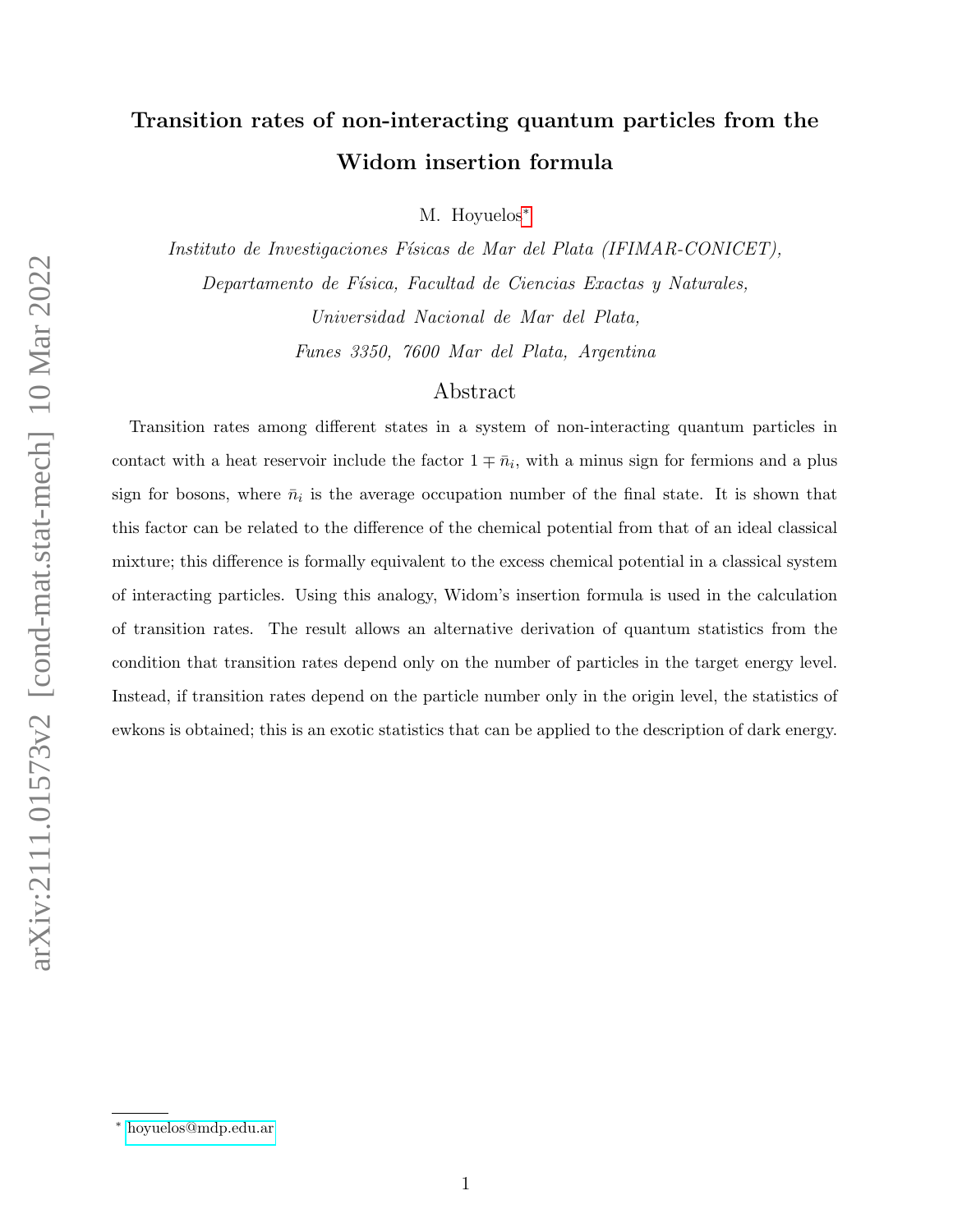## I. INTRODUCTION

Rate equations, that govern the time evolution of average occupation numbers  $\bar{n}_i$  of quantum states with energy  $\epsilon_i$  of a system of particles in contact with a reservoir at temperature T, have important applications in the description of, for example, Fermi gas, phonons or Bose-Einstein condensation [\[1\]](#page-16-0), see also [\[2,](#page-16-1) [3\]](#page-16-2). They have the form of the master equation,

<span id="page-1-1"></span>
$$
\frac{\partial \bar{n}_i}{\partial t} = \sum_j (\bar{n}_j W_{\bar{n}_j, \bar{n}_i} - \bar{n}_i W_{\bar{n}_i, \bar{n}_j}) \tag{1}
$$

with transition rates given by

<span id="page-1-0"></span>
$$
W_{\bar{n}_j, \bar{n}_i} = \nu e^{-\beta(\epsilon_i - \epsilon_j)/2} (1 \mp \bar{n}_i)
$$
\n<sup>(2)</sup>

where the minus sign is for fermions and the plus sign is for bosons, and  $\nu$  is a jump frequency;  $W_{\bar{n}_j, \bar{n}_i}$  is the transition rate per particle in state j from state j to state i; in both cases  $W_{\bar{n}_j,\bar{n}_i}$  depends on the occupation number in the destination state,  $\bar{n}_i$ , but does not depend on  $\bar{n}_j$ . The factor  $1 \mp \bar{n}_i$  is generally justified using heuristic arguments, see [\[2,](#page-16-1) Ch. 32] or [\[3,](#page-16-2) Sec. 8.2 and 21.2]. For example, citing [\[2\]](#page-16-1), "in Fermi gases and liquids processes can occur only if the final state is unoccupied", and factor  $1 - \bar{n}_i$  is included; there is not an equivalent argument to justify factor  $1 + \bar{n}_i$  for bosons. A similar procedure is followed in [\[3\]](#page-16-2). These rates reproduce the correct average occupation numbers in equilibrium, that is, the Fermi-Dirac and Bose-Einstein distributions (see the Appendix), and this result can be considered as a sufficient (heuristic) argument for factors  $1 \mp \bar{n}_i$ .

Transition rates proportional to  $1 \mp \bar{n}_i$  are used in [\[4\]](#page-16-3) to obtain a Fokker-Planck equation for the occupation number in a continuous energy space, see also [\[5,](#page-16-4) [6\]](#page-16-5) and [\[7,](#page-16-6) Sec. 6.8]. Fokker-Planck equations for fermions and bosons can also be derived from the free energy functional, see  $|8|$  and  $|9$ , Sec. 6.5.4; in particular, the so-called drift form of the Fokker-Planck equation involves a mobility that behaves as  $1 \mp \bar{n}_i$ . A Langevin approach has been developed in [\[10\]](#page-16-9). Fundamental applications are the metal electron and black body radiation models [\[9,](#page-16-8) Sec. 6.5.6]. It can be considered that  $\bar{n}_i$  represents the number of particles in a degenerate energy level i that includes  $g_i$  different states; in this case, the mentioned factors for fermions and bosons are  $1 \mp \bar{n}_i/g_i$ .

In this paper, a method is proposed for the derivation of transition rates for quantum systems of non-interacting particles. It is based on a previous work for classical systems with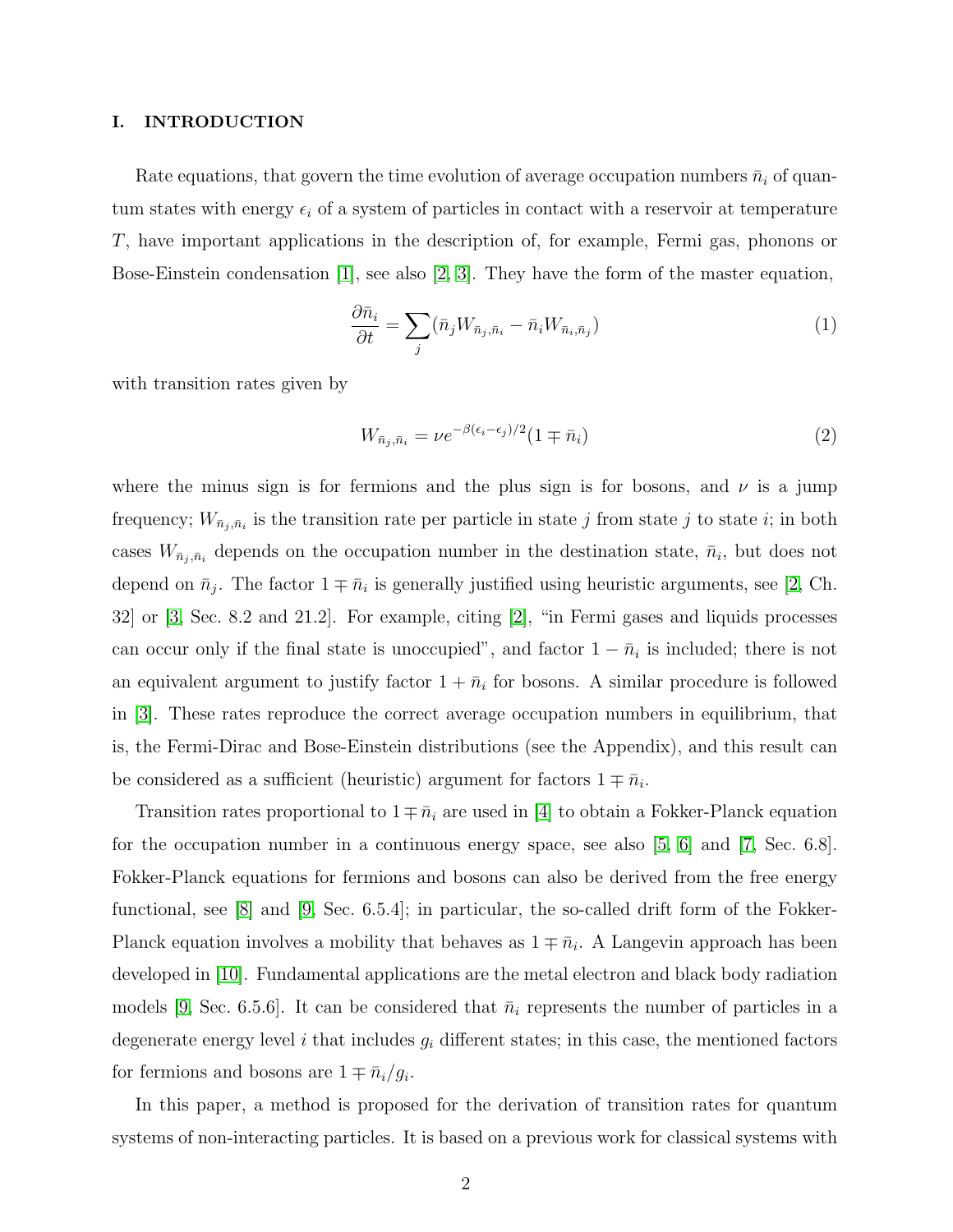interacting particles [\[11\]](#page-16-10). The main ingredients are the detailed balance relationship and the Widom insertion formula. From detailed balance, transition rates can be related with the insertion energy, that is, the energy needed to add one particle. And from the Widom insertion formula [\[12\]](#page-16-11), the insertion energy is related to the excess chemical potential. A separation of terms with different orders of an extensive quantity is used to finally obtain the transition rate in terms of the excess chemical potential, the energy difference and an undetermined jump frequency. In the case of non-interacting quantum particles that is analyzed here, the excess chemical potential,  $\mu_{q}$ , represents quantum effects instead of interactions. In both cases (classical with interactions or quantum without interactions), it gives the departure of the chemical potential from the classical ideal case.

The main difference with previous approaches is that the method demonstrates a direct connection between transition rates and statistics. It provides a formula for transitions rates in terms of the excess chemical potential, that is directly obtained from the occupation number distributions for fermions or bosons.

The generalization to the quantum case of the derivation of transition rates  $W_{\bar{n}_1,\bar{n}_2}$  between generic levels 1 and 2, developed in Ref. [\[11\]](#page-16-10), is presented in Sec. [II.](#page-2-0) When the excess chemical potential for fermions or bosons is used in the result for the transition rate, Eq. [\(2\)](#page-1-0) is obtained. In Sec. [III](#page-6-0) it is shown that, before assuming a specific form for  $\mu_q$ , if the transition rate depends only on the particle number in the destination level, that is, if  $W_{\bar{n}_1,\bar{n}_2}$  depends only on  $\bar{n}_2$ , then the known statistics of Bose-Einstein, Fermi-Dirac and Maxwell-Boltzmann are obtained. On the other hand, Sec. [IV](#page-7-0) shows that if  $W_{\bar{n}_1,\bar{n}_2}$  depends only on the occupation number in the origin level,  $\bar{n}_1$ , then the exotic statistics of ewkons is obtained; ewkons have been introduced in [\[13\]](#page-16-12) to describe dark energy. A summary and conclusions are presented in Sec. [V](#page-13-0)

# <span id="page-2-0"></span>II. THEORY

Let us consider the quantum formulation of non-interacting particles in a volume  $V$ , in equilibrium with a reservoir at temperature T and chemical potential  $\mu$ . There is an undetermined number of energy levels identified with index *i*. Each level, with energy  $\epsilon_i$ , has  $n_i$  particles. Some basic concepts are reviewed in the next paragraphs to make the notation clear.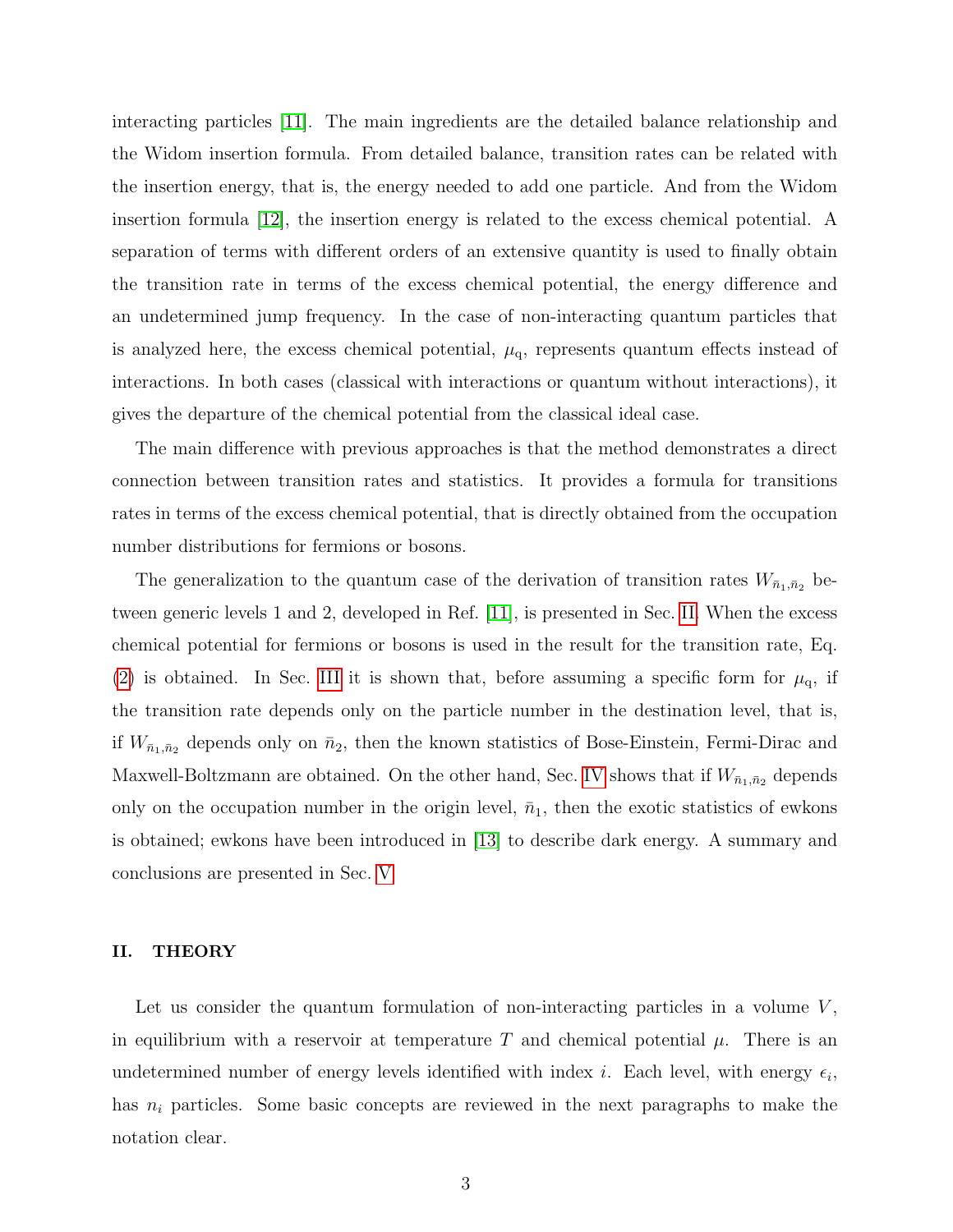#### <span id="page-3-3"></span>A. Basic formulae

The canonical partition function for N particles is

$$
\mathcal{Z}_N = \text{tr } e^{-\beta \hat{H}} = \sum_{\{n_i\}}' \prod_i \mathcal{Z}_{n_i} \tag{3}
$$

where  $\beta = (k_B T)^{-1}$  and  $\hat{H}$  is the free Hamiltonian; see, for example, [\[14,](#page-16-13) Chap. 12] or [\[15,](#page-16-14) Chap. 6. The sum  $\sum_{n_i}^{\prime}$  is over all  $n_i$  that satisfy  $\sum_i n_i = N$ , and  $\mathcal{Z}_{n_i}$  is the canonical partition function for level *i*. For fermions or bosons, we know that  $\mathcal{Z}_{n_i}$  is equal to  $e^{-\beta \epsilon_i n_i}$ and the set of possible values of  $\{n_i\}$  has to be determined for each case. For classical particles,

<span id="page-3-1"></span>
$$
\mathcal{Z}_{n_i}^{\text{cl}} = e^{-\beta \epsilon_i n_i} / n_i!,\tag{4}
$$

and the canonical partition function of the whole system is  $\mathcal{Z}_N^{\text{cl}} = (V/\lambda^3)^N/N!$ , where  $\lambda$  is the thermal de Broglie wavelength [\[15,](#page-16-14) p. 147].

The grand partition function is

$$
\mathcal{Q}(\mu, T, V) = \text{tr } e^{\beta(\mu \hat{N} - \hat{H})} = \sum_{N=0}^{\infty} \mathcal{Z}_N e^{\beta \mu N} = \prod_i \mathcal{Q}_i
$$
 (5)

where  $\hat{N}$  is the total number of particles operator and

<span id="page-3-0"></span>
$$
\mathcal{Q}_i = \sum_{n_i} e^{\beta \mu n_i} \mathcal{Z}_{n_i} \tag{6}
$$

is the grand partition function for level i, where the sum is on all allowed values of  $n_i$  (0 to  $\infty$  for bosons or classical particles and 0 or 1 for fermions). Each element of the sum in Eq. [\(6\)](#page-3-0) is proportional to the probability  $P_{n_i}$  of having  $n_i$  particles:

<span id="page-3-2"></span>
$$
P_{n_i} = \frac{e^{\beta \mu n_i} \mathcal{Z}_{n_i}}{\mathcal{Q}_i}.\tag{7}
$$

This probability is used below when introducing detailed balance and transition rates.

#### B. Average number of particles and the Widom insertion formula

If volume  $V$  is large, single particle energy levels are very close to each other. It is considered that one level with energy  $\epsilon_i$  actually encompasses a group of  $g_i$  levels that are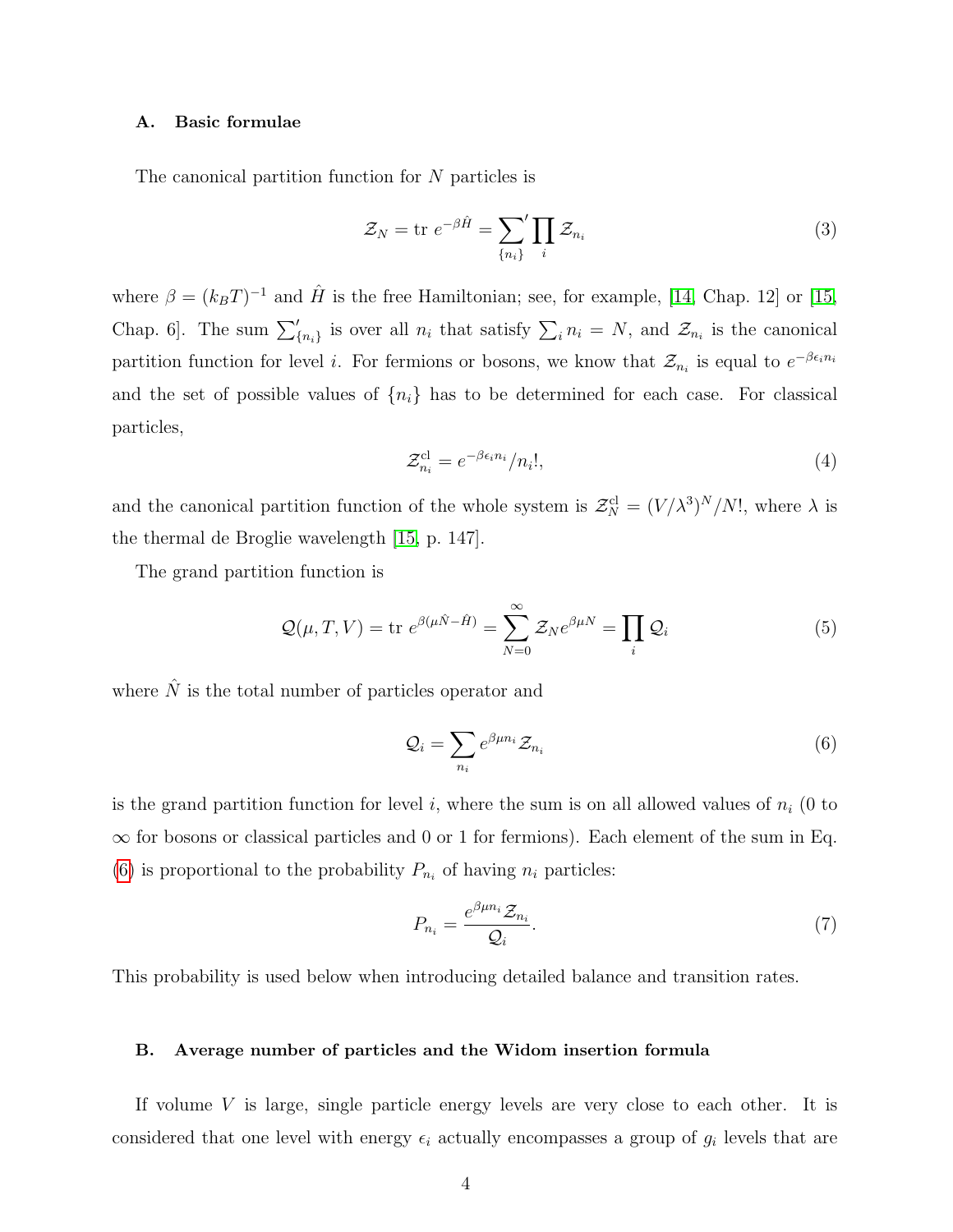very close; number  $g_i$  also includes a possible degeneracy. Then, the average number of particles with energy  $\epsilon_i$  is given by

<span id="page-4-1"></span>
$$
\bar{n}_i = g_i \frac{1}{\beta} \frac{\partial \ln \mathcal{Q}_i}{\partial \mu}.
$$
\n(8)

Number  $g_i$ , and  $\bar{n}_i$ , are extensive quantities, proportional to V;  $g_i$  is used later as an expansion parameter.

Different statistics are treated here in a unified way. In order to do that, the effective energy,  $\phi_{n_i}$ , defined as

<span id="page-4-0"></span>
$$
e^{-\beta \phi_{n_i}} = \frac{\mathcal{Z}_{n_i}}{\mathcal{Z}_{n_i}^{\text{cl}}},\tag{9}
$$

is introduced as a parameter to measure non-classical effects:  $\phi_{n_i} = 0$  for classical particles, and it is different from zero if  $\mathcal{Z}_{n_i} \neq \mathcal{Z}_{n_i}^{cl}$ . For fermions,  $\phi_{n_i}$  diverges if  $n_i > 1$ .

Using Eqs. [\(6\)](#page-3-0), [\(9\)](#page-4-0) and [\(4\)](#page-3-1) to calculate the average number of particles [\(8\)](#page-4-1), we get (subscript i in  $n_i$  can be removed from the sum index to simplify the notation at this stage)

$$
\begin{split}\n\bar{n}_i &= \frac{1}{\mathcal{Q}_i} \sum_{n=0}^{\infty} \frac{n}{n!} e^{-\beta(\epsilon_i - \mu)n} e^{-\beta \phi_n} \\
&= \frac{e^{-\beta(\epsilon_i - \mu)}}{\mathcal{Q}_i} \sum_{n=1}^{\infty} \frac{1}{(n-1)!} e^{-\beta[\phi_n + (\epsilon_i - \mu)(n-1)]} \\
&= \frac{e^{-\beta(\epsilon_i - \mu)}}{\mathcal{Q}_i} \sum_{m=0}^{\infty} \frac{1}{m!} e^{-\beta(\phi_{m+1} - \phi_m)} e^{-\beta[\phi_m + (\epsilon_i - \mu)m]} \\
&= e^{-\beta(\epsilon_i - \mu)} \langle e^{-\beta \Delta \phi_n} \rangle,\n\end{split} \tag{10}
$$

with  $\Delta\phi_n = \phi_{n+1} - \phi_n$ . As expected, if  $\phi_n = 0$  then classical statistics is recovered. Now, we define  $\mu_{q}$  as

<span id="page-4-4"></span><span id="page-4-2"></span>
$$
e^{-\beta \mu_{q}} = \langle e^{-\beta \Delta \phi_{n}} \rangle.
$$
 (11)

It can be interpreted as a correction to the chemical potential representing non-classical effects; it is an intensive quantity of order  $\mathcal{O}(g_i^0)$ . We use the following notation: when  $\mu_q$  is written without subscript n, it is evaluated at the average number of particles  $\bar{n}_i$ ; instead,  $\mu_{q,n}$  is evaluated at a specific number of particles n. Its derivative respect to the number of particles,  $\mu'_{\mathbf{q},n} = \frac{\partial \mu_{\mathbf{q},n}}{\partial n}$ , is  $\mathcal{O}(g_i^{-1})$  $\binom{-1}{i}$ .

From the average particle number in each case, it is known that

<span id="page-4-3"></span>
$$
e^{-\beta \mu_{\mathbf{q}}} = \begin{cases} 1 & \text{for classical particles,} \\ \frac{1}{1 + e^{-\beta(\epsilon_i - \mu)}} = 1 - \bar{n}_i / g_i & \text{for fermions,} \\ \frac{1}{1 - e^{-\beta(\epsilon_i - \mu)}} = 1 + \bar{n}_i / g_i & \text{for bosons.} \end{cases} \tag{12}
$$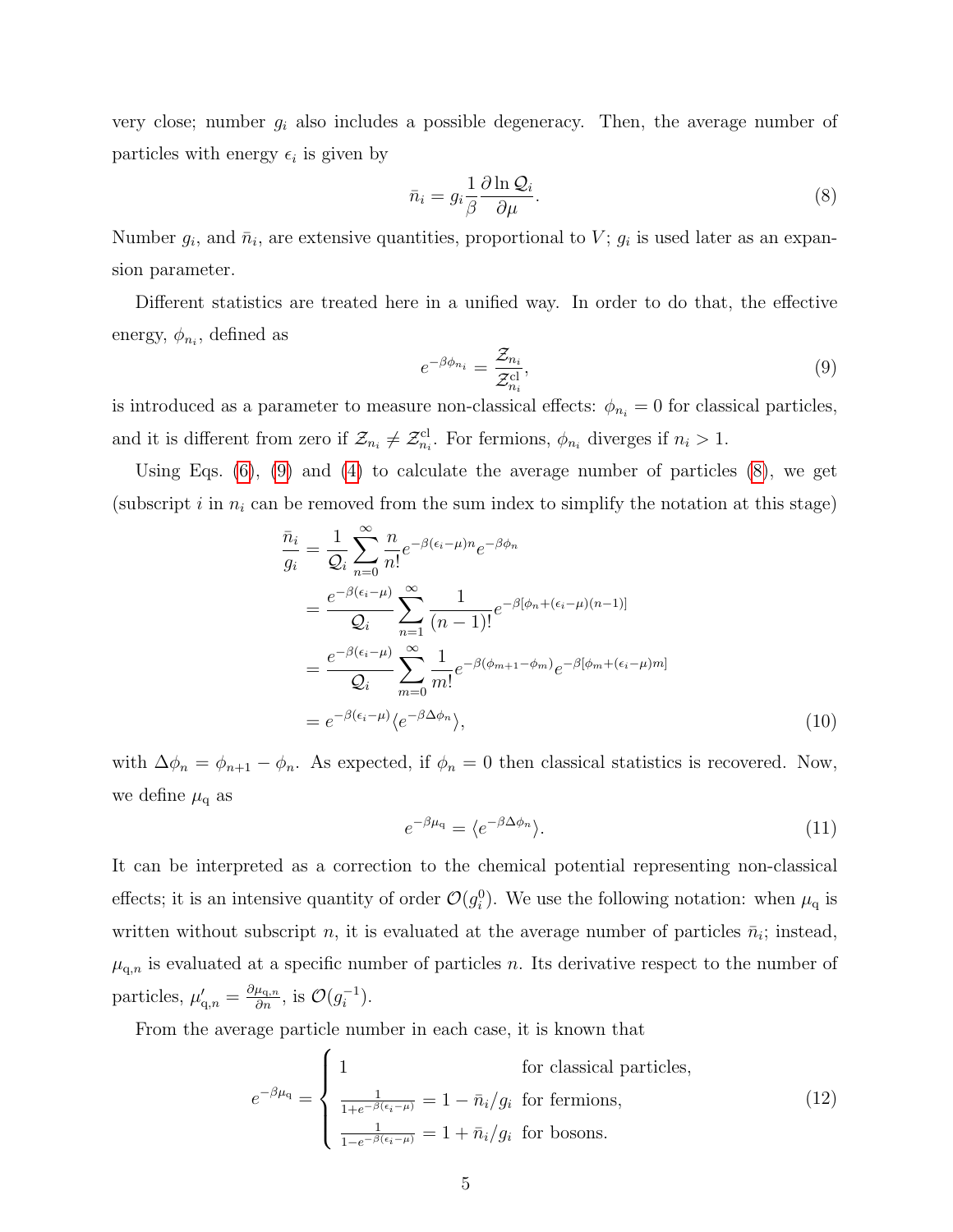We will use  $\mu_q$  in order to treat all possible statistics in a unified way, as mentioned before. Eq. [\(11\)](#page-4-2) is formally equivalent to the Widom insertion formula [\[12\]](#page-16-11) (see also [\[16,](#page-17-0) p. 30]) since  $\mu_q$  is interpreted as the excess chemical potential and  $\Delta \phi_n$  is interpreted as the insertion energy (the interaction energy needed to insert one particle) in a classical system of interacting particles. In the next subsection, the differences  $\phi_{n_2+1} - \phi_{n_2}$  and  $\phi_{n_1} - \phi_{n_1-1}$ , for energy levels 1 and 2, are needed. They can be written in terms of  $\mu_{q,n_i}$  using [\(11\)](#page-4-2) and following the same formal steps that are described in Ref. [\[11\]](#page-16-10):

<span id="page-5-1"></span>
$$
\phi_{n_2+1} - \phi_{n_2} = \mu_{\mathbf{q},n_2} - \frac{1}{2\beta} \frac{\Gamma'_{n_2}}{\Gamma_{n_2}} + \frac{\mu'_{\mathbf{q},n_2}}{2} + \text{h.t.}
$$
\n(13)

<span id="page-5-2"></span>
$$
\phi_{n_1} - \phi_{n_1-1} = \underbrace{\mu_{q,n_1}}_{\mathcal{O}(1)} - \underbrace{\frac{1}{2\beta} \frac{\Gamma'_{n_1}}{\Gamma_{n_1}} - \frac{\mu'_{q,n_1}}{2}}_{\mathcal{O}(g_i^{-1})} + \text{h.t.}
$$
\n(14)

where  $\Gamma_{n_i} = 1 + \beta n_i \mu'_{n_i}$ , and higher order terms of  $1/g_i$  are represented by "h.t.".

# C. Transition rates

Let us use labels 1 and 2 for two generic energy levels in an initial state with  $n_1$  and  $n_2$  particles. After a jump of one particle from level 1 to level 2, the final state has  $n_1 - 1$ and  $n_2 + 1$  particles. Let us call  $W_{AB}$  the transition rate from state  $A = \{n_1, n_2\}$  to state  $B = \{n_1 - 1, n_2 + 1\}$ , and  $W_{BA}$  the rate of the inverse process. The system is in equilibrium and detailed balance is satisfied:

$$
P_A W_{A,B} = P_B W_{B,A},\tag{15}
$$

with  $P_A$  and  $P_B$  the probabilities of states A and B. These probabilities are  $P_A = P_{n_1}P_{n_2}$ and  $P_B = P_{n_1-1}P_{n_2+1}$  with  $P_{n_i}$  given by [\(7\)](#page-3-2). Then,

<span id="page-5-0"></span>
$$
\mathcal{Z}_{n_1}\mathcal{Z}_{n_2}W_{A,B} = \mathcal{Z}_{n_1-1}\mathcal{Z}_{n_2+1}W_{B,A},\tag{16}
$$

From Eqs. [\(16\)](#page-5-0) and [\(9\)](#page-4-0) we have

$$
\frac{W_{A,B}}{W_{B,A}} = \frac{e^{-\beta(\phi_{n_2+1} - \phi_{n_2})}}{e^{-\beta(\phi_{n_1} - \phi_{n_1-1})}} \frac{\mathcal{Z}_{n_1-1}^{\text{cl}} \mathcal{Z}_{n_2+1}^{\text{cl}}}{\mathcal{Z}_{n_1}^{\text{cl}} \mathcal{Z}_{n_2}^{\text{cl}}} = \frac{e^{-\beta(\phi_{n_2+1} - \phi_{n_2})}}{e^{-\beta(\phi_{n_1} - \phi_{n_1-1})}} \frac{n_1}{n_2 + 1} e^{-\beta(\epsilon_2 - \epsilon_1)},\tag{17}
$$

where Eq. [\(4\)](#page-3-1) for  $\mathcal{Z}_{n_i}^{\text{cl}}$  was used.

The rate  $W_{A,B}$  corresponds to the jump of any of the  $n_1$  particles from level 1 to level 2. The transition rates per particle in the origin level are  $W_{n_1,n_2} = W_{A,B}/n_1$ , with  $n_1 \neq 0$ ,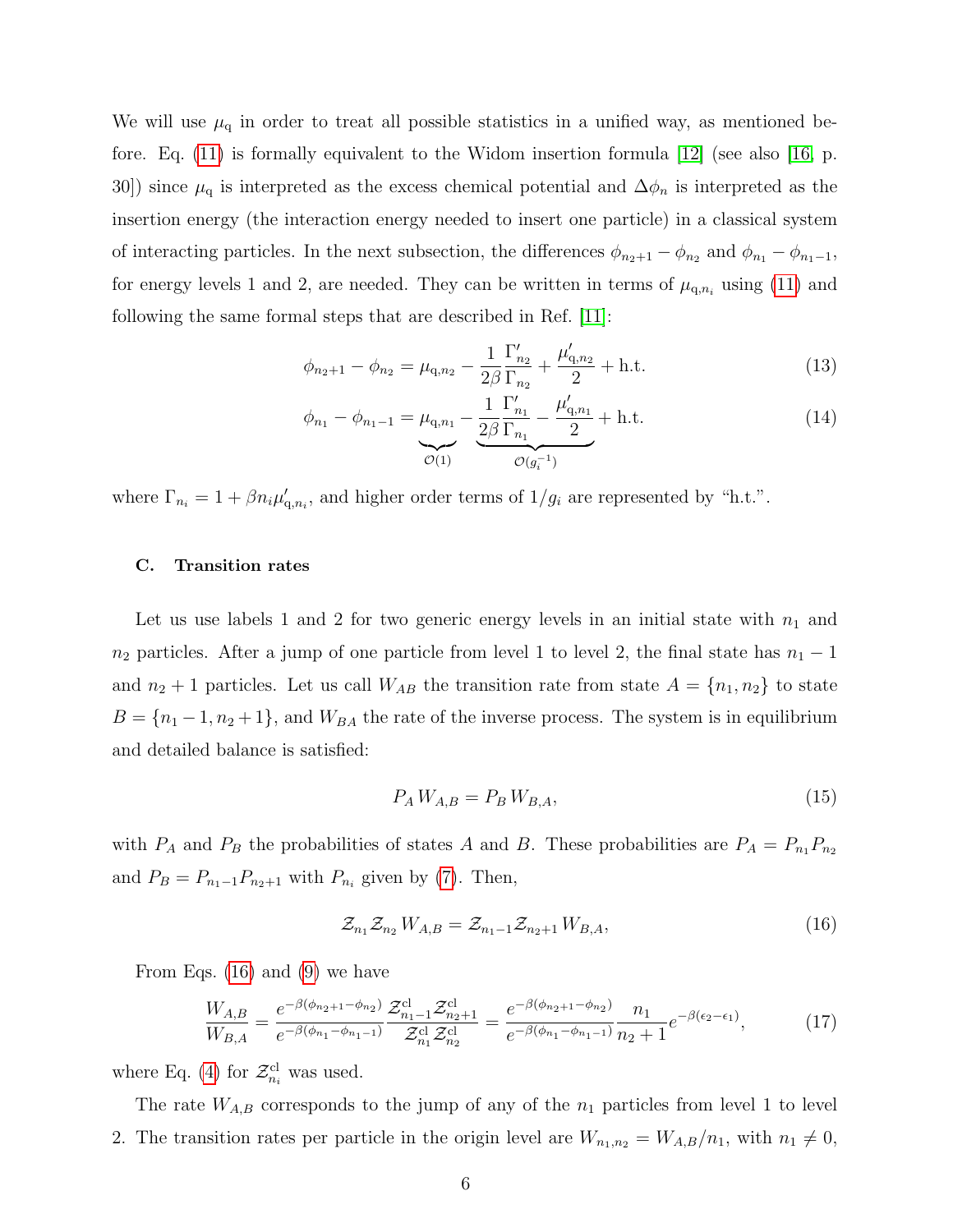and  $W_{n_2+1,n_1-1} = W_{B,A}/(n_2+1)$ , where the order of subindices indicates the jump direction. Then,

$$
W_{n_1,n_2} e^{-\beta(\epsilon_1 + \phi_{n_1} - \phi_{n_1 - 1})} = W_{n_2+1,n_1-1} e^{-\beta(\epsilon_2 + \phi_{n_2+1} - \phi_{n_2})}.
$$
 (18)

The next step is to use Eqs. [\(13\)](#page-5-1) and [\(14\)](#page-5-2) for  $\phi_{n_2+1} - \phi_{n_2}$  and  $\phi_{n_1} - \phi_{n_1-1}$  and to separate different orders. Orders  $g_1^{-1}$  and  $g_2^{-1}$  are equivalent since  $g_1$  and  $g_2$  are proportional to V. Details of these calculations are described in Ref. [\[11\]](#page-16-10) in the context of interacting classical particles, where the excess chemical potential,  $\mu_{\text{ex},n_i}$ , has to be replaced by  $\mu_{\text{q},n_i} + \epsilon_i$ . The result is

<span id="page-6-1"></span>
$$
W_{n_1,n_2} = \nu e^{-\beta(\epsilon_2 - \epsilon_1)/2} \frac{e^{\beta \mu_{\mathbf{q},n_1}/2}}{(1 + \beta n_1 \mu'_{\mathbf{q},n_1})^{1/2}} \frac{e^{-\beta \mu_{\mathbf{q},n_2}/2}}{(1 + \beta n_2 \mu'_{\mathbf{q},n_2})^{1/2}}.
$$
(19)

where  $\nu$  is, in general, a function of the sum  $n_1+n_2$ ; it represents the strength of the coupling with the heat reservoir and determines the time scale of the transition rate. This general approach is useful to determine the form of transition rates associated to different statistics, that are represented by  $\mu_{q,n_i}$ , but leaves factor  $\nu$  undetermined.

Using [\(12\)](#page-4-3) for  $e^{-\beta \mu_{\text{q},n_i}}$  in [\(19\)](#page-6-1), we get the transition rates for the known statistics,

<span id="page-6-2"></span>
$$
W_{n_1,n_2} = \begin{cases} \nu e^{-\beta(\epsilon_2 - \epsilon_1)/2} & \text{classical particles} \\ \nu e^{-\beta(\epsilon_2 - \epsilon_1)/2} (1 - n_2/g_2) & \text{fermions} \\ \nu e^{-\beta(\epsilon_2 - \epsilon_1)/2} (1 + n_2/g_2) & \text{bosons.} \end{cases}
$$
(20)

The result for fermions has an immediate interpretation: the transition rate is proportional to the number of states available in the destination energy level,  $g_2-n_2$ , due to the Pauli exclusion principle. As mentioned in the introduction, these transition rates for non-interacting quantum particles can be found in the literature, usually derived through heuristic arguments; see for example [\[2,](#page-16-1) Ch. 32] and [\[3,](#page-16-2) Sec. 8.2 and 21.2]. Reproduction of the known results confirms the validity of the procedure leading to Eq. [\(19\)](#page-6-1).

# <span id="page-6-0"></span>III. DEPENDENCE ON DESTINATION LEVEL

From [\(20\)](#page-6-2), it can be seen that transition rates depend only on the number of particles in the destination level,  $n_2$ . If the condition that  $W_{\bar{n}_1,\bar{n}_2}$  depends only on  $\bar{n}_2$  is assumed, then statistics of fermions, bosons, and classical particles should be obtained. This assertion is verified as follows. Considering that Eq. [\(19\)](#page-6-1) is evaluated at the average particle numbers,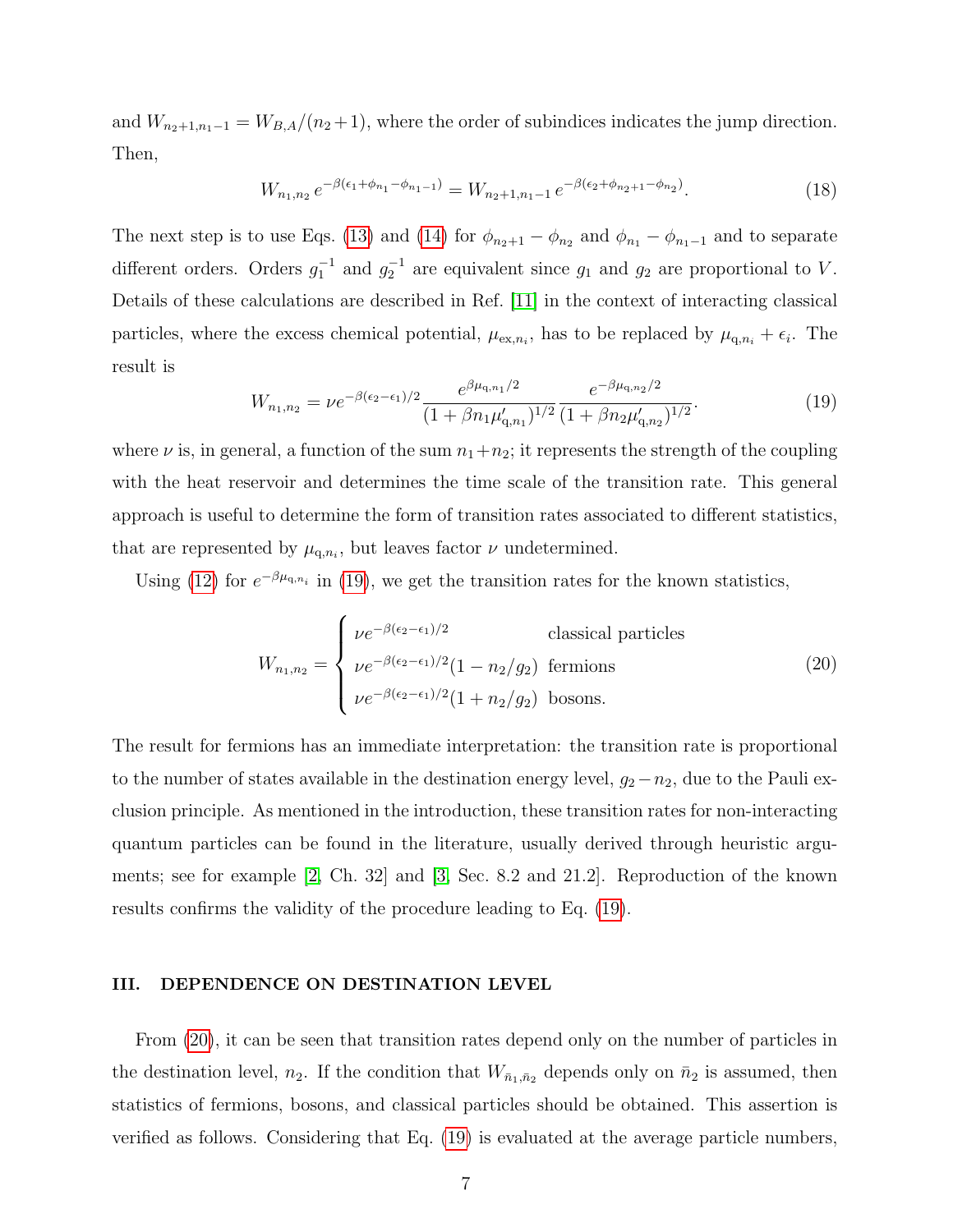the condition implies that the factor that depends on  $\bar{n}_1$  must be constant, that is

<span id="page-7-1"></span>
$$
\frac{e^{\beta \mu_{\mathbf{q}}/2}}{(1+\beta \bar{n}\mu'_{\mathbf{q}})^{1/2}} = 1,\tag{21}
$$

where subindex 1 is removed in  $\bar{n}_1$  to lighten the notation. The constant on the right side is set equal to 1 taking into account the case of classical particles, for which  $\mu_q = 0$ . Solutions of this equation are given by

$$
e^{-\beta \mu_{\mathbf{q}}} = 1 + \kappa \bar{n},\tag{22}
$$

where  $\kappa$  is a constant. Comparing with [\(12\)](#page-4-3),  $\kappa = 0$  corresponds to classical particles,  $\kappa = -1/g$  corresponds to fermions and  $\kappa = 1/g$  corresponds to bosons (subindex 1 is removed in  $g_1$  for simplicity).

# <span id="page-7-0"></span>IV. EXOTIC STATISTICS

The previous analysis, in which it has been shown that the assumption of transition rates depending only on  $\bar{n}_2$  is enough to derive known statistics, suggests the possibility of exotic statistics that may be deduced from the theory when time is reversed. The reasoning is as follows. According to the Feynman-Stueckelberg interpretation, antiparticles are viewed as negative energy modes of the quantum field that propagate backward in time. An hypothetical particle (not necessarily an anti-fermion or an anti-boson) that propagates backward in time would have transition rates that, instead of depending on the number of particles in the destination level, depend on the number in the origin level,  $\bar{n}_1$ . The term that depends on  $n_2$  in [\(19\)](#page-6-1) must be constant. The possibility of time reversed particles is mentioned here as a motivation to consider transition rates in which the roles of origin and destination levels are interchanged. The conjecture that there are particles that meet this condition is proposed without assuming that they are particles or antiparticles. If that is the case, statistics should satisfy the condition

$$
\frac{e^{-\beta \mu_{\mathbf{q}}/2}}{(1+\beta \bar{n}\mu'_{\mathbf{q}})^{1/2}} = 1,\tag{23}
$$

where subindex 2 in  $\bar{n}_2$  was removed for simplicity. The only difference with Eq. [\(21\)](#page-7-1) is that the exponential has the opposite sign. Solutions are

$$
e^{-\beta \mu_{\mathbf{q}}} = \frac{1}{1 - \kappa / \bar{n}},\tag{24}
$$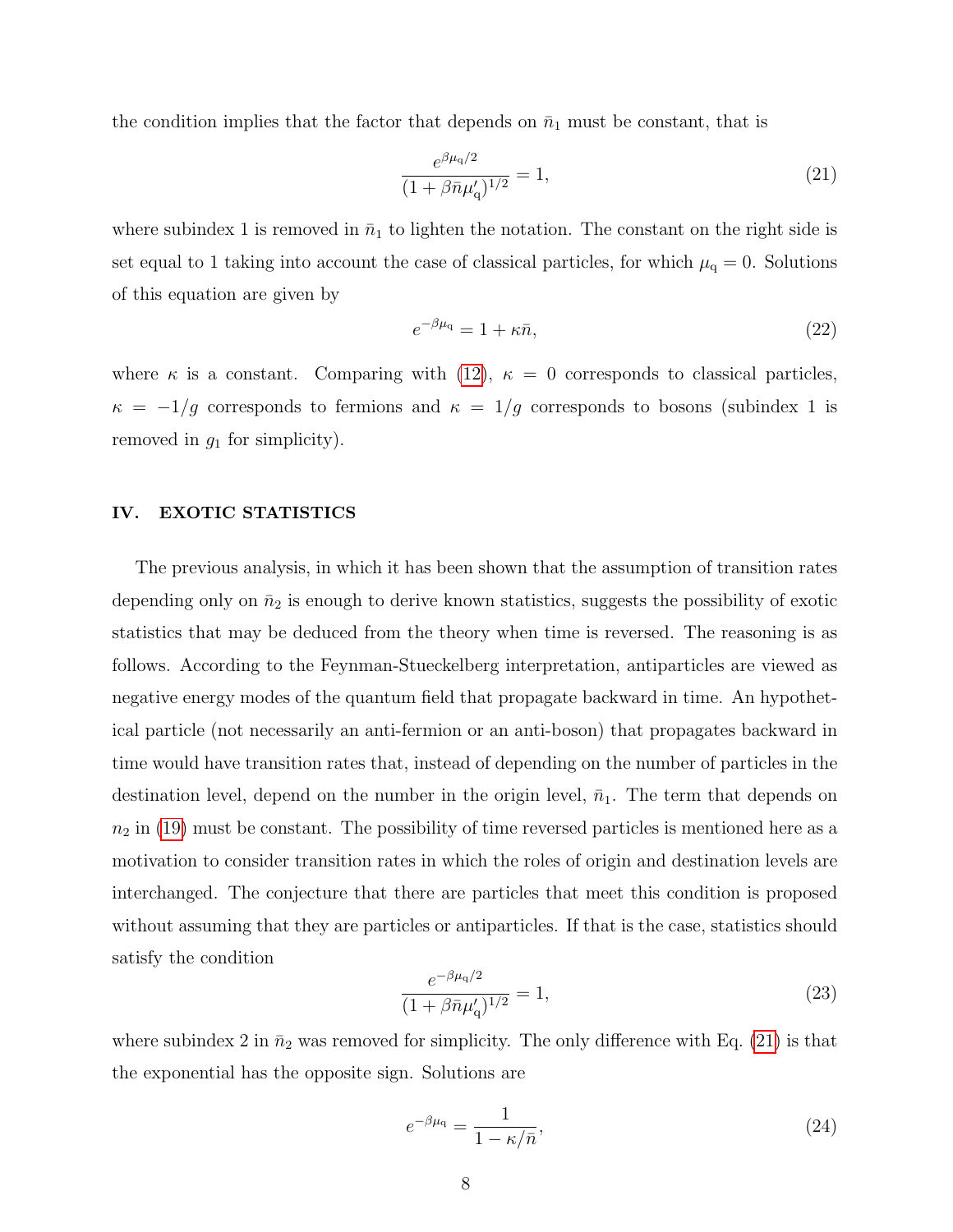with  $\kappa$  a constant. Using this solution for  $e^{-\beta\mu_q}$  in the expression for the mean number of particles, Eq. [\(10\)](#page-4-4), we obtain

<span id="page-8-1"></span>
$$
\bar{n}/g = e^{-\beta(\epsilon - \mu)} + \kappa/g. \tag{25}
$$

As before,  $\kappa = 0$  corresponds to classical particles. The other case that is considered here is  $\kappa = g$ , that corresponds to the so-called statistics of ewkons [\[13,](#page-16-12) [17,](#page-17-1) [18\]](#page-17-2). Calling  $\bar{n}_{\text{ewk}} = \bar{n}/g$ the average number of ewkons in one of the  $q$  states, then

<span id="page-8-0"></span>
$$
\bar{n}_{\text{ewk}} = e^{-\beta(\epsilon - \mu)} + 1. \tag{26}
$$

What are the features of particles that produce ewkon statistics? This question is addressed in the next subsection.

#### A. Features of ewkons

What happens when particles are identical but not fully distinguishable or indistinguishable? In this subsection, it is shown that an intermediate category of particles, that can be called sub-distinguishable, has ewkon statistics. In order to do that, the basic framework is presented first.

There are N particles in L states; each state has energy  $\epsilon_i$  with  $i = 1 \cdots L$ . The Hamiltonian of non-interacting particles is  $\hat{H} = \sum_{i=1}^{L} \hat{n}_i \epsilon_i$  where  $\hat{n}_i$  is the particle number operator of state *i*. Degeneracy is taken into account implicitly since the values of  $\epsilon_i$  may be the same for different i (index i represents a set of quantum numbers that determines the state). Note that this definition of number  $n_i$  is different from the one in the previous sections; it does not encompass the number of particles in degenerate states or in close energy levels when the volume is large, it is an intensive quantity the mean value of which is the average number of particles of the previous sections divided by the corresponding  $g_i$ .

Using the eigenstates of the number operators, the system's state is given by

$$
|n_1 \cdots n_L\rangle = |n_1\rangle \cdots |n_L\rangle. \tag{27}
$$

As mentioned in Sec. [II A,](#page-3-3) the canonical partition function is

$$
\mathcal{Z}_N = \sum_{\{n_i\}}' \langle n_1 \cdots n_L | e^{-\beta \hat{H}} | n_1 \cdots n_L \rangle = \sum_{\{n_i\}}' \prod_i \mathcal{Z}_{n_i}.
$$
 (28)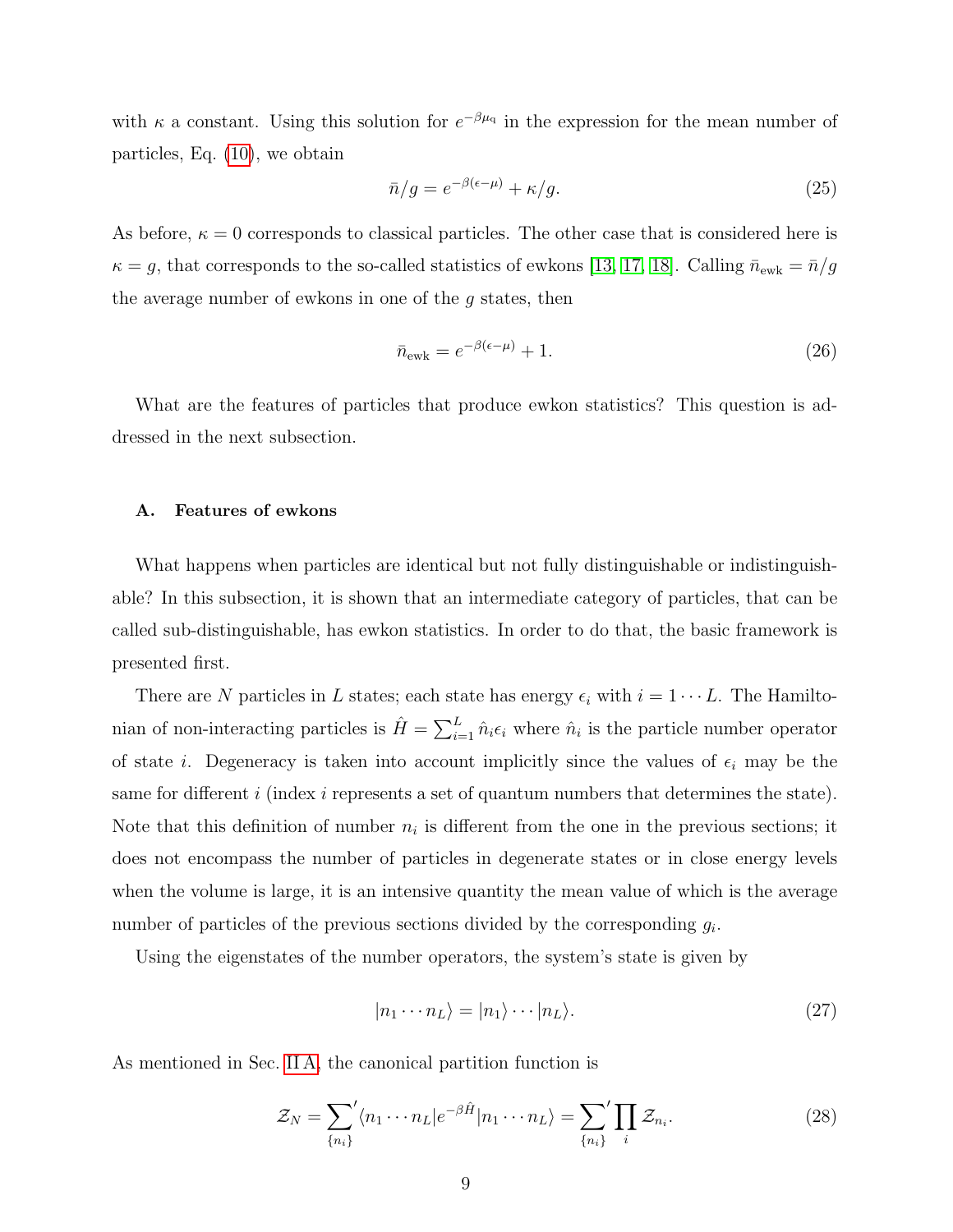Including a super-index  $\mp$  to indicate symmetric or anti-symmetric states, the partition function of state i with  $n_i$  particles is

$$
\mathcal{Z}_n^{\mp} = {}^{\mp} \langle n | e^{-\beta \hat{n}\epsilon} | n \rangle^{\mp} = e^{-\beta n \epsilon} w^{\mp}
$$
\n(29)

where  $w^{\pm}$  is the statistical weight factor;  $w^+=1$  for bosons and  $w^-=\delta_{n,0}+\delta_{n,1}$  for fermions; sub-index i was omitted for simplicity. Let us call  $|i_j\rangle$  the normalized state of particle j. The *n* non-interacting particles are described by the number sate  $|n\rangle$  that, in turn, is given by the symmetrization or anti-symmetrization of one-particle product states:

$$
|n\rangle^{\mp} = \frac{1}{\sqrt{N}} \sum_{P} (\mp 1)^{P} P |i_1 \cdots i_n\rangle, \tag{30}
$$

where the sum is over possible permutations  $P, \mathcal{N}$  is the normalization factor and p is the parity of permutation P, with  $P|i_1 \cdots i_n\rangle = |i_{P1} \cdots i_{Pn}\rangle$ . Since the n particles are in the same state, all permutations are equal. The normalization is  $\mathcal{N} = n!^2$  for bosons or fermions (in the last case the normalization is 1 since  $n$  takes values 0 or 1).

Instead, for classical distinguishable particles, the statistical wight factor is

$$
w_{\text{dist}} = 1/n!,\tag{31}
$$

an expression that leads to the Maxwell-Boltzmann distribution. There are several possible justifications that include the assumption that identical classical particles should be treated as permutable; more extensive discussions on this fundamental subject can be found in, for example, [\[19–](#page-17-3)[22\]](#page-17-4). In any case, the statistical weight factor for classical particles is 1 over the number of distinguishable configurations,  $n!$ .

There are two extreme situations: all particles indistinguishable with one possible configuration, or all particles distinguishable with  $n!$  possible configurations. In the first case,  $|i_{P1} \cdots i_{Pn}\rangle = |i_1 \cdots i_n\rangle$  holds for any P because  $i_1 = \cdots = i_n$ . In the second case, the equality  $\{i_{P1} \cdots i_{Pn}\} = \{i_1 \cdots i_n\}$  holds only if P is the identity. (Ket notation,  $|i_1 \cdots i_n\rangle$ , is used here only for indistinguishable particles; in other cases, curly brackets are used.)

The purpose is to analyze the possibility of an intermediate situation. Consider a system of n particles that are arranged along a ring with rotation symmetry. The arrangement order can be distinguished, but cyclic rotations produce indistinguishable configurations, see Fig. [1.](#page-10-0) The number of distinguishable configurations is  $(n-1)!$ ; since this number is reduced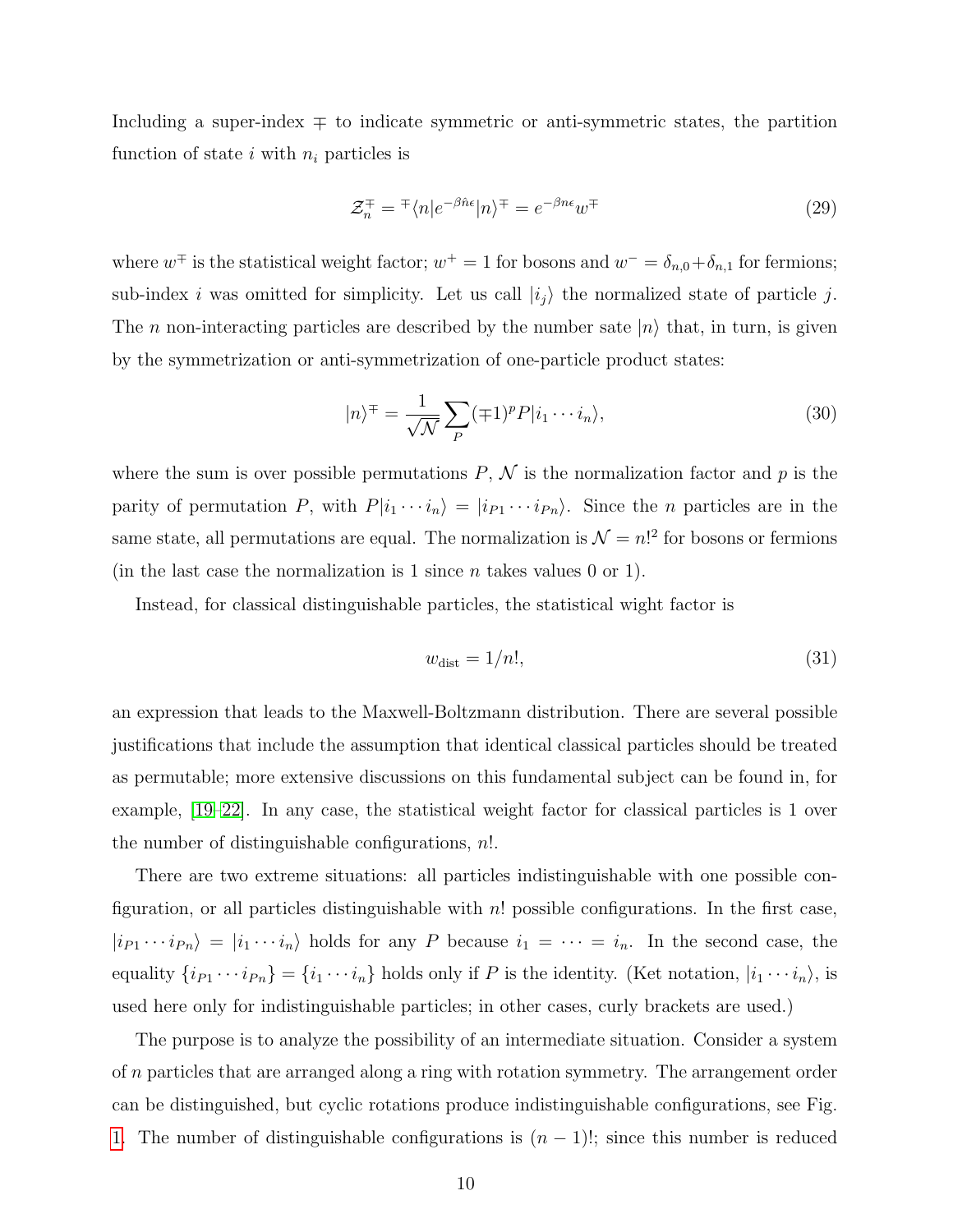

<span id="page-10-0"></span>FIG. 1. System of four particles arranged on a ring. A cyclic rotation generates an indistinguishable configuration (right) due to rotation symmetry. In cycle notation, operator  $C$  is represented by  $(1, 4, 3, 2)$ , meaning that element 1 goes to 4, 4 goes to 3, 3 goes to 2 and 2 goes to 1.

from n! to  $(n - 1)!$ , the term "sub-distinguishable particles" is proposed. The resulting statistical weight factor,

$$
w_{\rm ewk} = 1/(n-1)!,\tag{32}
$$

corresponds to statistics of ewkons. The same factor is obtained not only for cyclic rotations but for any cyclic permutation C that satisfies  $C^n = I$ , where I is the identity [\[23,](#page-17-5) p. 29]. More generally, sub-distinguishable particles satisfy, by definition, the following condition: if  $n > 0$  and if P is equal to a cyclic permutation C applied j times, that is  $P = C<sup>j</sup>$  (with  $j = 1, \dots, n$ , then  $\{i_{P1} \cdots i_{Pn}\} = \{i_1 \cdots i_n\}$ . In other words, configurations that differ by cyclic permutations are indistinguishable. The partition function,

$$
\mathcal{Z}_{n,\text{ewk}} = \frac{e^{-\beta \epsilon n}}{(n-1)!} \tag{33}
$$

generates the statistics of ewkons for identical sub-distinguishable particles.

The (one-level) grand partition function for ewkons is

$$
\mathcal{Q}_{ewk} = \sum_{n} e^{\beta \mu n} \mathcal{Z}_{n} = \sum_{n=1}^{\infty} \frac{e^{-\beta(\epsilon - \mu)n}}{(n-1)!} = \sum_{m=0}^{\infty} \frac{e^{-\beta(\epsilon - \mu)(m+1)}}{m!}
$$

$$
= \exp[-\beta(\epsilon - \mu) + e^{-\beta(\epsilon - \mu)}]
$$
(34)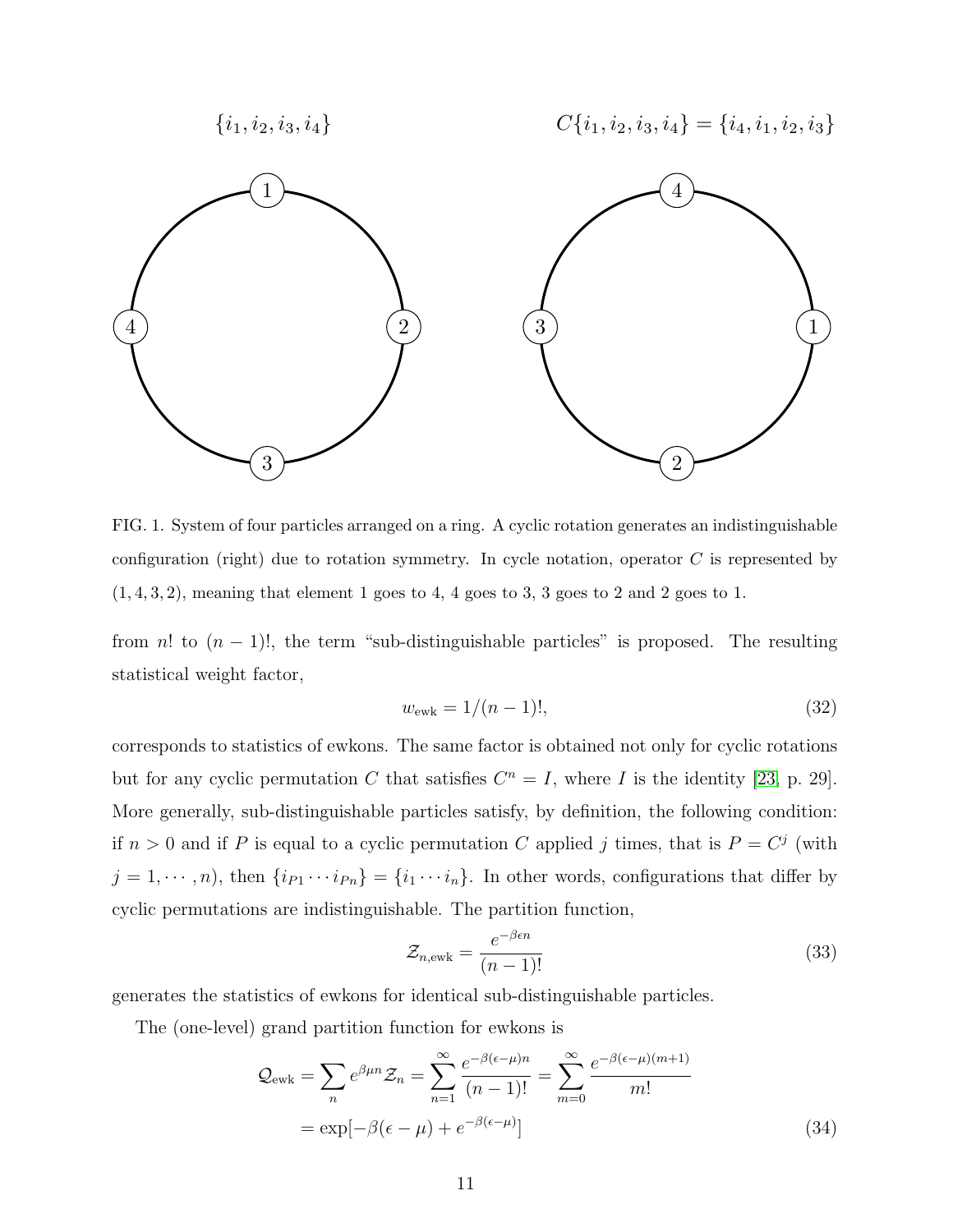and the average number of particles is given by Eq. [\(26\)](#page-8-0),  $\bar{n}_{ewk} = e^{-\beta(\epsilon - \mu)} + 1$ .

From Eqs. [\(10\)](#page-4-4) (with  $\bar{n}_{ewk} = \bar{n}/g$ ) and [\(11\)](#page-4-2), the excess chemical potential is given by  $e^{-\beta \mu_{\mathbf{q}}} = \bar{n}_{\text{ewk}} e^{\beta(\epsilon - \mu)}, \text{ so}$ 

<span id="page-11-0"></span>
$$
e^{-\beta \mu_{\rm q}} = \frac{1}{1 - 1/\bar{n}_{\rm ewk}}.\tag{35}
$$

with the condition  $\bar{n}_{\text{ewk}} > 1$ .

Using [\(35\)](#page-11-0) in Eq. [\(19\)](#page-6-1), the transition rate from state 1 to state 2, with  $\bar{n}_1$  and  $\bar{n}_2$  average particle numbers (subscript 'ewk' is removed) is

$$
W_{\bar{n}_1, \bar{n}_2} = \nu e^{-\beta(\epsilon_2 - \epsilon_1)/2} (1 - 1/\bar{n}_1). \tag{36}
$$

It depends only on the particle number in the origin level. If there is only one particle, it can not leave its state since the transition rate is zero (it is an absorbing state). Starting from an initial configuration in which  $n_i \geq 1$   $\forall i$ , this condition remains valid for any subsequent time. If the initial configuration has empty states, it irreversibly evolves to the equilibrium configuration in which all states are occupied with at least one particle, with additional particles provided by the reservoir, that keeps the chemical potential  $\mu$ . The problem of a divergent total particle number (or total energy) is solved by including an upper limit for the energy,  $\epsilon_{\text{max}}$  [\[18,](#page-17-2) Sec. 5]. The limit can be assumed as a feature of the density of states or can be a consequence of a limitation of the reservoir to provide additional particles (without the limit, the number of particles that the reservoir has to transfer to the system diverges).

The procedure includes the possibility of super-distinguishable particles, called genkons in [\[13\]](#page-16-12); *n* particles of this kind have  $(n + 1)!$  distinguishable configurations. This case corresponds to  $\kappa = -g$  in [\(25\)](#page-8-1), resulting in an average number of particles  $\bar{n}_{gen} = e^{-\beta(\epsilon - \mu)} - 1$ . An interesting symmetry of ewkons and genkons is that they have average particle numbers equal to the inverse of those of fermions and bosons, respectively, if the sign of  $\epsilon - \mu$  is inverted. Nevertheless, super-distinguishable particles are not further discussed because, since *n* can be equal to  $-1$ , they lack, so far, a satisfactory physical interpretation.

#### B. Ewkons and dark energy

The equation of state parameter of a perfect fluid is a dimensionless number defined as

$$
w = -\frac{P}{\rho} \tag{37}
$$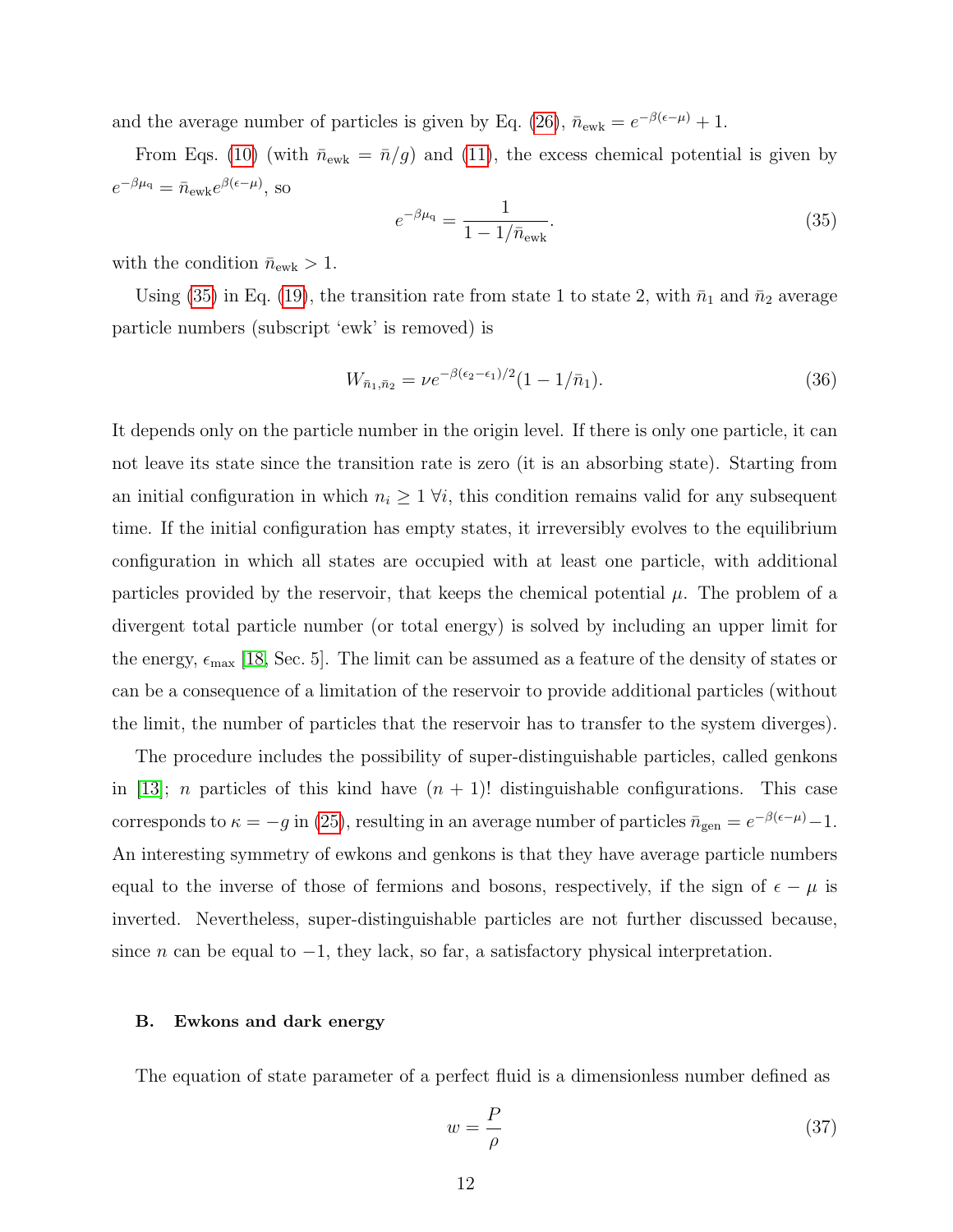where P is the pressure and  $\rho$  is the energy density. It has been observed that the universe has a negative equation of state parameter w, close to  $-1$ . In Ref. [\[24\]](#page-17-6) a value  $w = -0.969$ has been reported, with statistical and systematic errors around 0.063. The authors of Ref. [\[25\]](#page-17-7) established an upper bound  $w < -0.94$  at 95% confidence level. This negative value of w cannot be produced by ordinary matter; it is related to the observed accelerated expansion of the universe and is mainly attributed to the presence of dark energy [\[25,](#page-17-7) [26\]](#page-17-8).

An ideal ewkon gas is an appropriate candidate for the description of dark energy since it has an equation of state parameter w close to  $-1$  [\[13\]](#page-16-12). Since the partition function for ewkons is available, pressure and energy density can be obtained using standard thermodynamic relations. As mentioned before, an upper limit for the energy,  $\epsilon_{\text{max}}$ , has to be taken into account.

It has been shown in Ref. [\[17\]](#page-17-1) that a nonrelativistic ideal gas of ewkons of mass  $m$  and chemical potential  $\mu$  has an equation of state parameter given by

$$
w_{\rm ewk} = -1 + \frac{5}{3} \frac{\mu}{\epsilon_{\rm max}},\tag{38}
$$

where it has been assumed that  $\epsilon_{\text{max}}$  is much larger than  $\mu$  or  $k_BT$ , and higher orders of  $1/\epsilon_{\text{max}}$  are neglected.

Quantum field theory has been used in [\[18\]](#page-17-2) to analyze the case of a massless scalar field of ewkons, with  $\mu = 0$ , and the following value for w was obtained:

$$
w_{\rm ewk} = -1 + \frac{32}{\beta^4 \epsilon_{\rm max}^4} \qquad (\mu = 0), \tag{39}
$$

where, as before,  $\epsilon_{\text{max}} \gg k_B T$ , and higher order terms are neglected.

In both cases, a value of  $w_{ewk}$  close to  $-1$  is obtained for large enough values of  $\epsilon_{\text{max}}$ . This result suggests the possibility of using ewkons for the description of dark energy.

#### C. Toy model

Simplified models are useful for a better understanding of different particle features. For example, particles with hard-core interaction in a one-dimensional lattice, with jump rates between neighboring sites that include an external force, reproduce the Fermi-Dirac statistics [\[4,](#page-16-3) [27\]](#page-18-0). Hard-core interaction plays the role of the Pauli exclusion principle. An equivalent model for ewkons is proposed in the next paragraphs.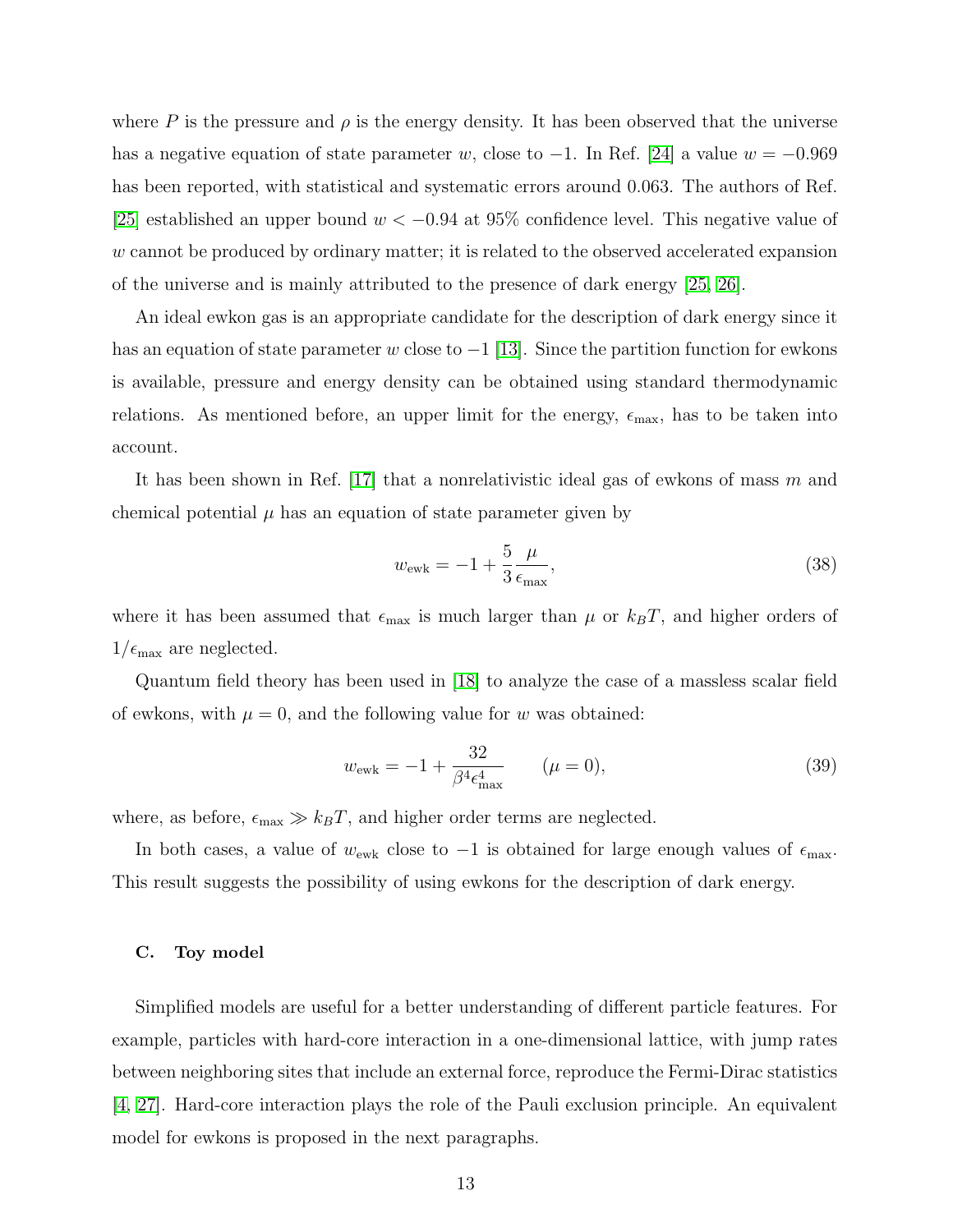A one-dimensional lattice of size L represents a discrete energy space; the energy of site i is  $\epsilon_i = i\Delta\epsilon$ , with constant energy gaps,  $\Delta\epsilon = \epsilon_{i+1} - \epsilon_i \geq 0$ , between any two neighboring sites. At  $t = 0$ , N particles are randomly distributed in the L sites. A particle in site i jumps to the right or to the left with the rates corresponding to ewkons:

<span id="page-13-1"></span>
$$
W_{\rm r} = \nu e^{-\beta \Delta \epsilon/2} (1 - 1/n_i)
$$
  
\n
$$
W_{\rm l} = \nu e^{\beta \Delta \epsilon/2} (1 - 1/n_i)
$$
\n(40)

Only jumps to nearest neighbors are allowed. In a small time interval  $\Delta t = 1/(2N\nu e^{\beta \Delta \epsilon/2})$ , the jump probabilities are

$$
P_{\rm r} = e^{-\beta \Delta \epsilon} (1 - 1/n_i)/(2N)
$$
  
\n
$$
P_{\rm l} = (1 - 1/n_i)/(2N).
$$
\n(41)

In a Monte Carlo (MC) simulation, a particle is randomly chosen with probability  $1/N$  and then jumps to the right or to the left with probabilities  $e^{-\beta \Delta \epsilon} (1 - 1/n_i)/2$  and  $(1 - 1/n_i)/2$ respectively; a MC step is a time interval, equal to  $N\Delta t$ , in which each particle has, on average, one chance to jump. Like fermions, ewkons have an effective repulsive interaction. A particle can jump to another state only if there is another particle with it. The more particles are in the same state (or site), the more probable it is to jump. Figure [2](#page-14-0) shows numerical results of  $\bar{n}_i$  against position i, with zero current condition at the borders (see the figure caption for the simulation parameters). After a transient, the average number of particles converges to Eq. [\(26\)](#page-8-0):  $\bar{n}_{ewk} = e^{-\beta(\epsilon-\mu)} + 1$ , represented by the blue curve. The value of  $e^{-\beta \mu}$  is obtained from the condition  $N = \sum_{i=1}^{L} \bar{n}_i$ .

If  $N < L$ , the equilibrium distribution is not reached, and the final state is a frozen configuration, because there is zero or one particle in each site; the final configuration depends on the initial condition.

# <span id="page-13-0"></span>V. CONCLUSIONS

The Widom insertion formula relates the excess chemical potential with the energy needed to insert one particle. The formula has been previously applied to derive a general expression of transition rates in a classical system of interacting particles [\[11\]](#page-16-10). These calculations are adapted for a quantum system of non-interacting particles at temperature  $T$ , for which the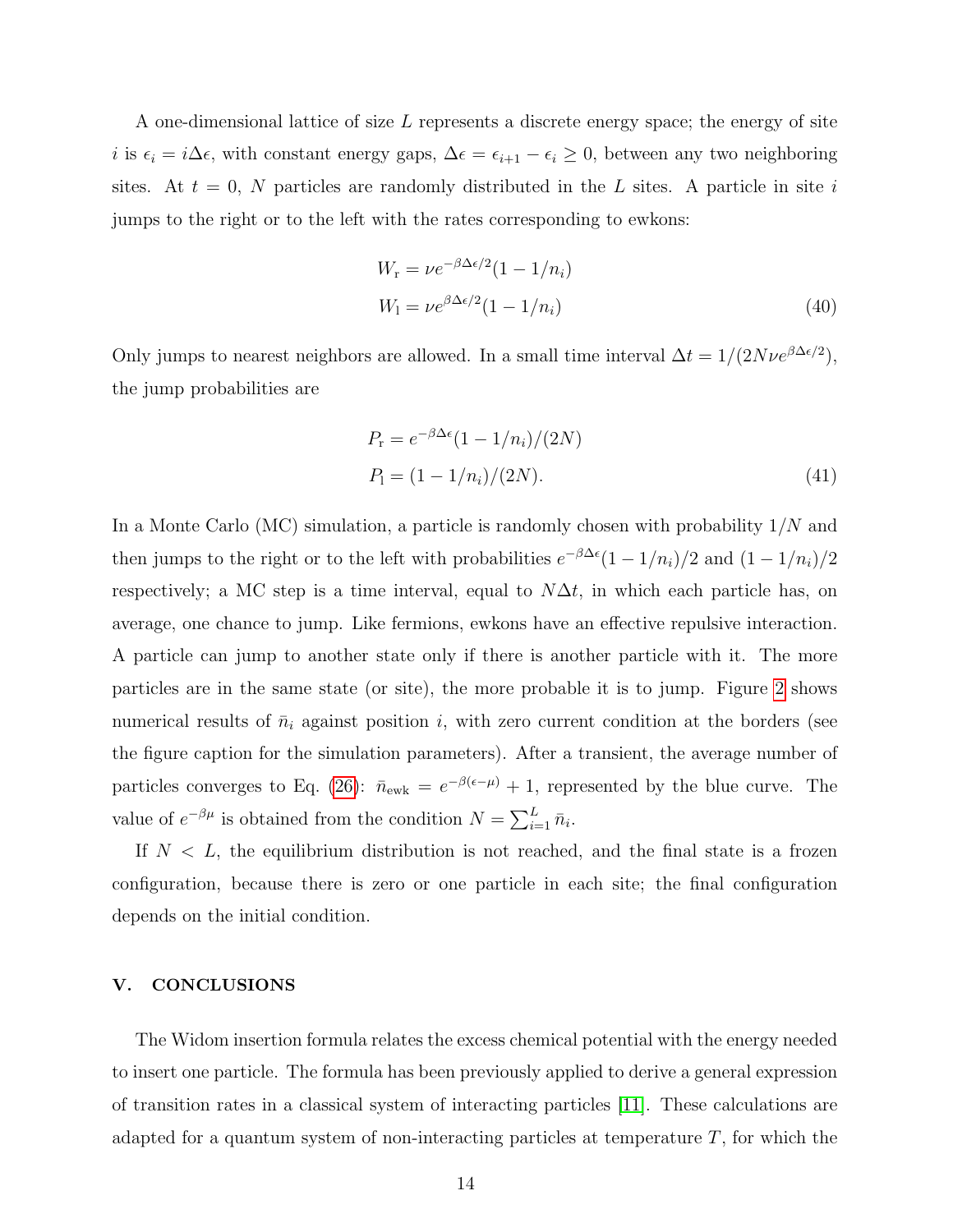

<span id="page-14-0"></span>FIG. 2. Average number of particles,  $\bar{n}_i$ , against lattice position i with transition rates for ewkons, Eq. [\(40\)](#page-13-1). The initial condition is random. After a time of 15000 MC steps the equilibrium distribution is reached. Crosses are averages taken during 5000 MC steps. Parameters:  $N = 200$ ,  $L = 100, \beta \Delta \epsilon = 0.1$ . The blue curve is the equilibrium distribution for ewkons, Eq. [\(26\)](#page-8-0).

excess chemical potential,  $\mu_{q}$ , represents quantum effects (it is zero for the classical ideal mixture). From detailed balance, transition rates can be related to insertion energies that, in turn, are related to the excess chemical potential trough the Widom insertion formula. The result for the transition rate  $W_{n_1,n_2}$ , from energy level 1 to energy level 2, is given in terms of the energy difference,  $\epsilon_2 - \epsilon_1$ , and the excess chemical potential in both levels, see Eq. [\(19\)](#page-6-1). The expression evaluated at average particle numbers reproduces known results for fermions and bosons that include a factor  $1 \mp \bar{n}_2/g_2$  respectively. With this factor in the transition rates, the master equation (or Fokker-Planck equation if the energy space is continuous) gives an irreversible evolution towards the Fermi-Dirac or Bose-Einstein distributions.

The expression obtained for transition rates provides an alternative procedure to derive known statistics. Starting from the hypothesis that the transition rate depends only on the number of particles in the destination level, then Fermi-Dirac, Bose-Einstein and Maxwell-Boltzmann statistics are obtained. This result prompts an exploration in a time-reversed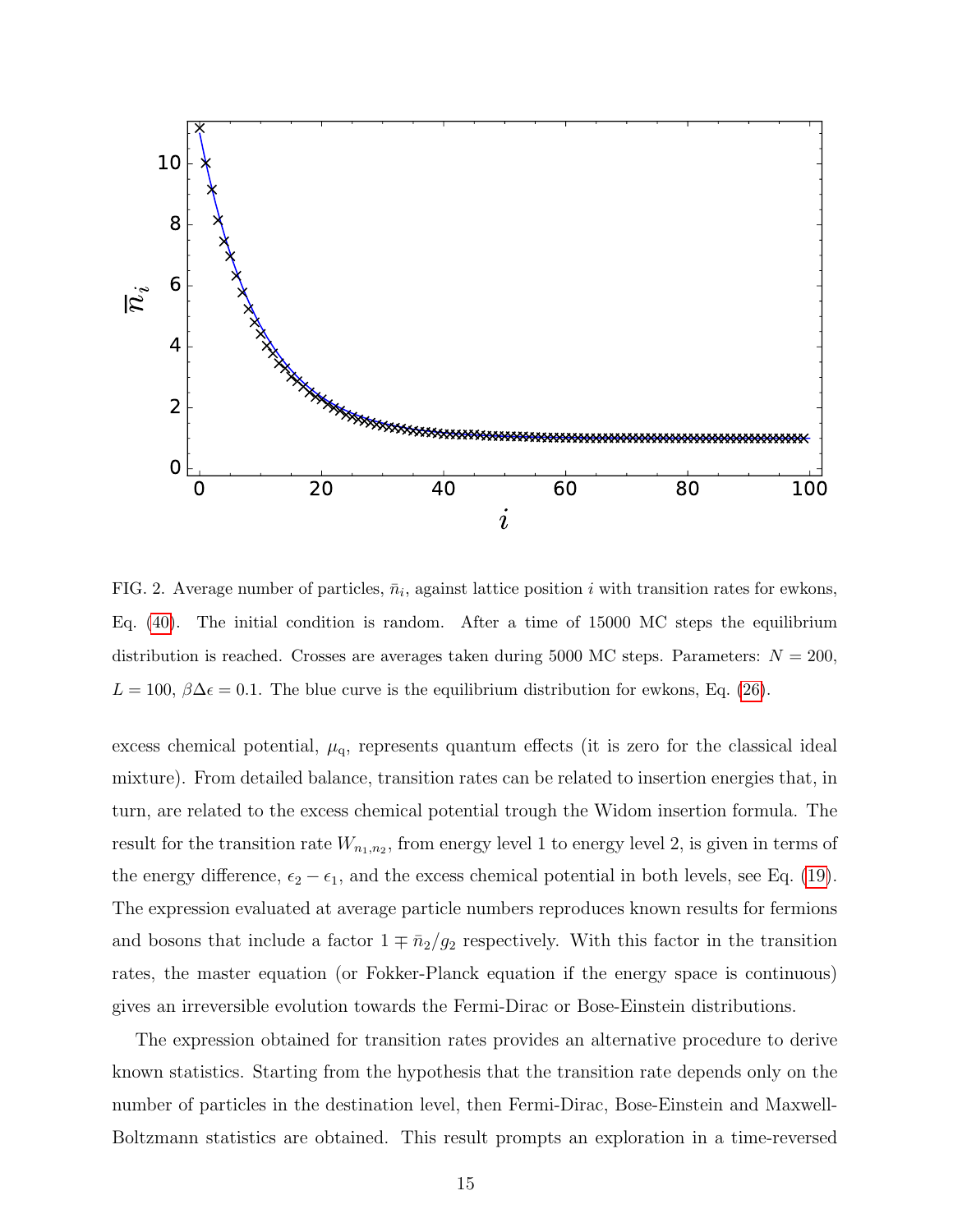situation, where origin and destination levels are interchanged. The previous hypothesis now reads as follows: the transition rate depends only on the number of particles in the origin level (instead of destination level). Statistics of ewkons is derived from this hypothesis.

The statistical weight factor for distinguishable particles is  $1/n!$ , while for ewkons it is  $1/(n-1)!$ . The number of distinguishable configurations for ewkons is reduced with respect to classical particles; for this reason, the term 'sub-distinguishable particles' is also used. A sufficient condition to obtain ewkon statistics is to consider that particle configurations that differ by a cyclic permutation are indistinguishable; this condition reduces the number of distinguishable configurations to  $(n - 1)!$ . Ewkon statistics, like Maxwell-Boltzmann statistics, is outside the scope of the spin-statistics theorem, since the theorem applies to indistinguishable particles.

In summary, Widom's insertion formula provides useful information for determining transition rates in a quantum system of non-interacting particles. The form of the result suggest the possibility of sub-distinguishable particles with ewkon statistics when transition rates depend only on the number of particles in the origin level. It has been shown in previous works [\[13,](#page-16-12) [18\]](#page-17-2) that an ideal gas of ewkons has a negative relation between pressure and energy density, a feature that makes them appropriate for the description of dark energy.

### ACKNOWLEDGMENTS

This work was partially supported by Consejo Nacional de Investigaciones Científicas y Técnicas (CONICET, Argentina, PIP 112 201501 00021 CO).

#### APPENDIX

The demonstration that Fermi-Dirac and Bose-Einstein distributions are solutions of the master equation [\(1\)](#page-1-1) in equilibrium is presented in this appendix. In equilibrium we have that  $\frac{\partial \bar{n}_i}{\partial t} = 0$  for all *i*. From Eq. [\(1\)](#page-1-1), a sufficient condition for equilibrium is that

$$
\bar{n}_j W_{\bar{n}_j, \bar{n}_i} = \bar{n}_i W_{\bar{n}_i, \bar{n}_j}.
$$
\n
$$
(42)
$$

Using the transition rates of Eq.  $(2)$ , and after some rearrangement, we have

$$
\frac{\bar{n}_j e^{\beta \epsilon_j}}{1 \mp \bar{n}_j} = \frac{\bar{n}_i e^{\beta \epsilon_i}}{1 \mp \bar{n}_i} = \text{const.}
$$
\n(43)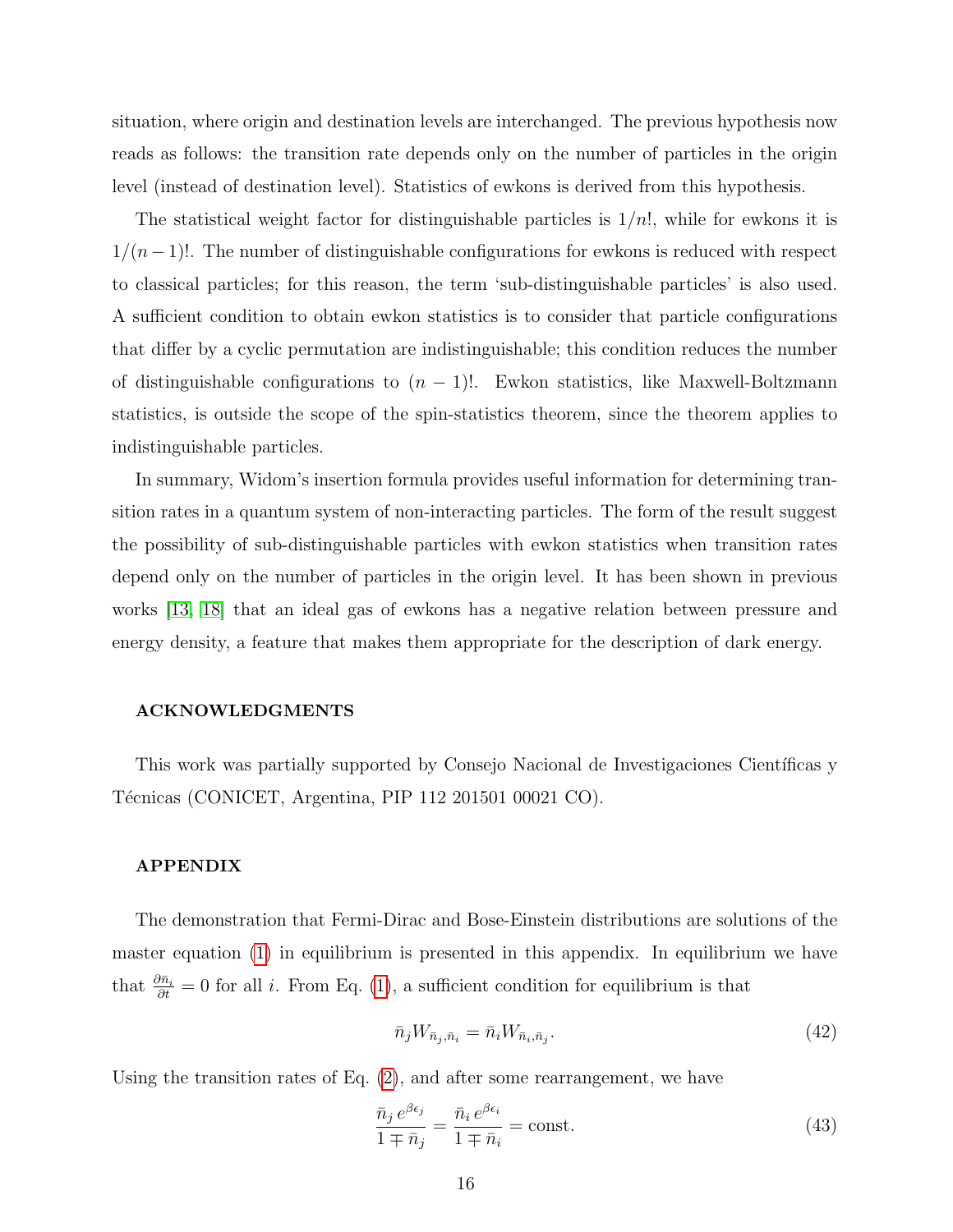Identifying the level independent constant in the right-hand side with  $e^{\beta \mu}$ , where  $\mu$  is the chemical potential, we get Fermi-Dirac (plus sign) and Bose-Einstein (minus sign) distributions:

$$
\bar{n}_i = \frac{1}{e^{\beta(\epsilon_i - \mu)} \pm 1}.\tag{44}
$$

- <span id="page-16-0"></span>[1] L. B´anyai, P. Gartner, O. M. Schmitt, H. Haug, Condensation kinetics for bosonic excitons interacting with a thermal phonon bath, Phys. Rev. B 61 (2000) 8823–8834.
- <span id="page-16-2"></span><span id="page-16-1"></span>[2] W. Brenig, Statistical Theory of Heat, Springer, Berlin, 1989.
- [3] L. Bányai, Lectures on Non-Equilibrium Theory of Condensed Matter, World Scientific, Singapore, 2006.
- <span id="page-16-3"></span>[4] G. Kaniadakis, P. Quarati, Classical model of bosons and fermions, Phys. Rev. E 49 (1994) 5103.
- <span id="page-16-4"></span>[5] G. Kaniadakis, P. Quarati, Kinetic equation for classical particles obeying an exclusion principle, Phys. Rev. E 48 (1993) 4263.
- <span id="page-16-6"></span><span id="page-16-5"></span>[6] G. Kaniadakis, Nonlinear kinetics underlying generalized statistics, Physica A 296 (2001) 405.
- [7] L. P. Kadanoff, Statistical physics: statics, dynamics and renormalization, World Scientific, Singapore, 2000.
- <span id="page-16-7"></span>[8] T. D. Frank, A. Daffertshofer, Nonlinear Fokker-Planck equations whose stationary solutions make entropy-like functionals stationary, Physica A 272 (1999) 497.
- <span id="page-16-9"></span><span id="page-16-8"></span>[9] T. D. Frank, Nonlinear Fokker-Planck Equations, Springer, Berlin, 2005.
- [10] T. D. Frank, A langevin approach for the microscopic dynamics of nonlinear fokker-planck equations, Physica A 301 (2001) 52.
- <span id="page-16-10"></span>[11] M. D. Muro, M. Hoyuelos, Application of the Widom insertion formula to transition rates in a lattice, Phys. Rev. E in press (2021).
- <span id="page-16-12"></span><span id="page-16-11"></span>[12] B. Widom, Some topics in the theory of fluids, J. Chem. Phys. 39 (1963) 2808.
- [13] M. Hoyuelos, P. Sisterna, Quantum statistics of classical particles derived from the condition of a free diffusion coefficient, Phys. Rev. E 94 (2016) 062115.
- <span id="page-16-13"></span>[14] W. Greiner, L. Neise, H. Stöcker, Thermodynamics and Statistical Mechanics, Springer, New York, 1997.
- <span id="page-16-14"></span>[15] R. K. Pathria, P. D. Beale, Statistical Mechanics, 3rd Edition, Elsevier, Amsterdam, 2011.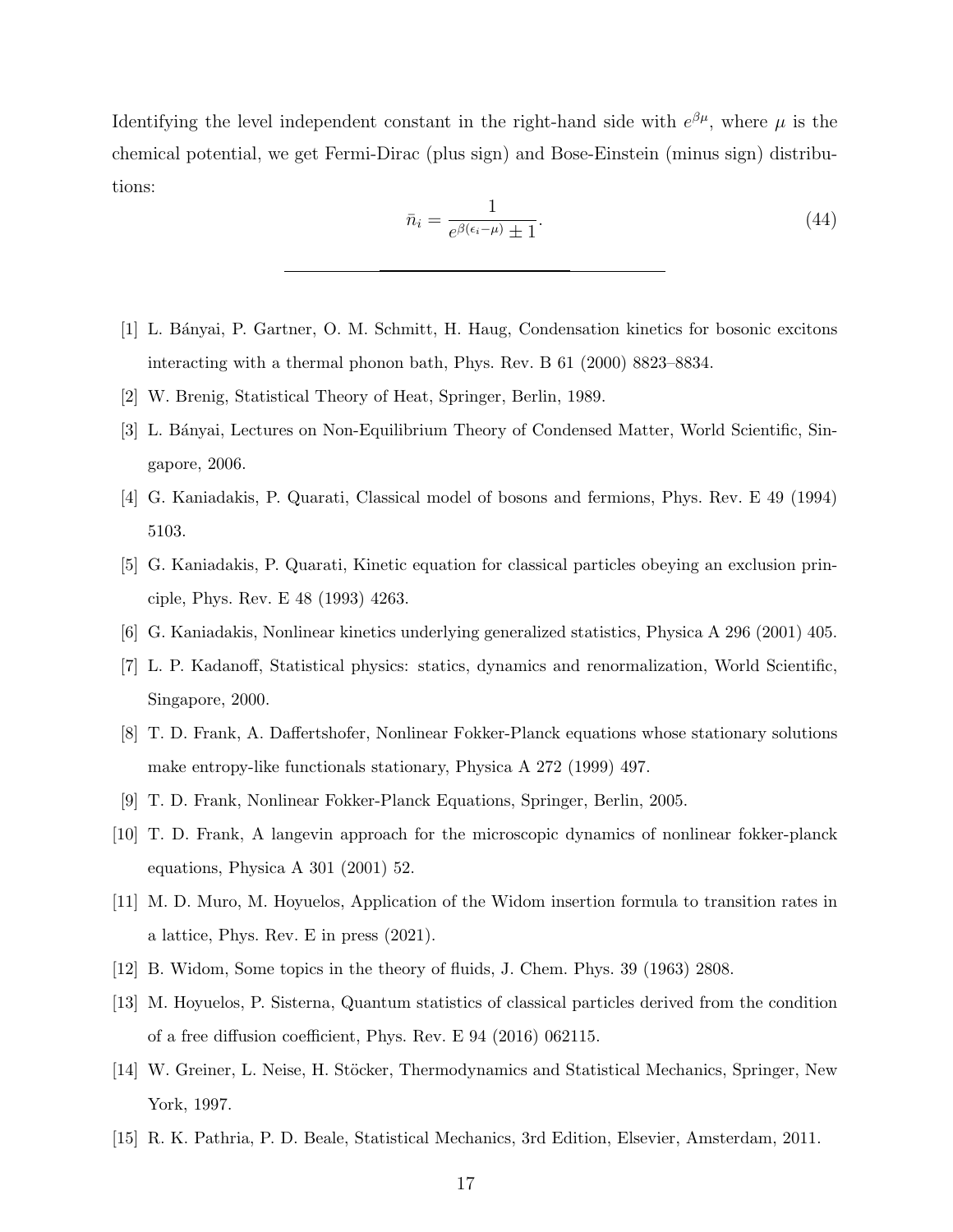- <span id="page-17-0"></span>[16] J.-P. Hansen, I. R. McDonald, Theory of Simple Liquids: with Applications to Soft Matter, Academic Press, Oxford, 2013.
- <span id="page-17-1"></span>[17] M. Hoyuelos, From creation and annihilation operators to statistics, Physica A 490 (2018) 944.
- <span id="page-17-2"></span>[18] M. Hoyuelos, Exotic statistics for particles without spin, J. Stat. Mech.: Theory Exp. 2018 (2018) 073103.
- <span id="page-17-3"></span>[19] S. Saunders, Indistinguishability, in: R. Batterman (Ed.), The Oxford Handbook of Philosophy of Physics, Oxford University Press, 2013.
- [20] D. Dieks, The Gibbs paradox and particle individuality, Entropy 20 (2018) 466.
- <span id="page-17-4"></span>[21] O. Darrigol, The Gibbs paradox: Early history and solutions, Entropy 20 (2018) 443.
- [22] S. Saunders, The concept 'indistinguishable', Studies in History and Philosophy of Science Part B: Studies in History and Philosophy of Modern Physics 71 (2020) 37.
- <span id="page-17-5"></span>[23] J. L. Gross, Combinatorial Methods with Computer Applications, Chapman & Hall/CRC, Boca Raton, 2008.
- <span id="page-17-6"></span>[24] M. Kowalski, D. Rubin, G. Aldering, R. J. Agostinho, A. Amadon, R. Amanullah, C. Balland, K. Barbary, G. Blanc, P. J. Challis, A. Conley, N. V. Connolly, R. Covarrubias, K. S. Dawson, S. E. Deustua, R. Ellis, S. Fabbro, V. Fadeyev, X. Fan, B. Farris, G. Folatelli, B. L. Frye, G. Garavini, E. L. Gates, L. Germany, G. Goldhaber, B. Goldman, A. Goobar, D. E. Groom, J. Haissinski, D. Hardin, I. Hook, S. Kent, A. G. Kim, R. A. Knop, C. Lidman, E. V. Linder, J. Mendez, J. Meyers, G. J. Miller, M. Moniez, A. M. Mourão, H. Newberg, S. Nobili, P. E. Nugent, R. Pain, O. Perdereau, S. Perlmutter, M. M. Phillips, V. Prasad, R. Quimby, N. Regnault, J. Rich, E. P. Rubenstein, P. Ruiz-Lapuente, F. D. Santos, B. E. Schaefer, R. A. Schommer, R. C. Smith, A. M. Soderberg, A. L. Spadafora, L.-G. Strolger, M. Strovink, N. B. Suntzeff, N. Suzuki, R. C. Thomas, N. A. Walton, L. Wang, W. M. Wood-Vasey, J. L. Y. and, Improved cosmological constraints from new, old, and combined supernova data sets, The Astrophysical Journal 686 (2) (2008) 749–778.
- <span id="page-17-7"></span>[25] P. A. R. Ade, et al., Planck 2015 results - XIV. Dark energy and modified gravity, Astronomy & Astrophysics 594 (2016) A14.
- <span id="page-17-8"></span>[26] R. Caldwell, M. Kamionkowski, The physics of cosmic acceleration, Ann. Rev. Nucl. Part. Sci. 59 (2009) 397–429.